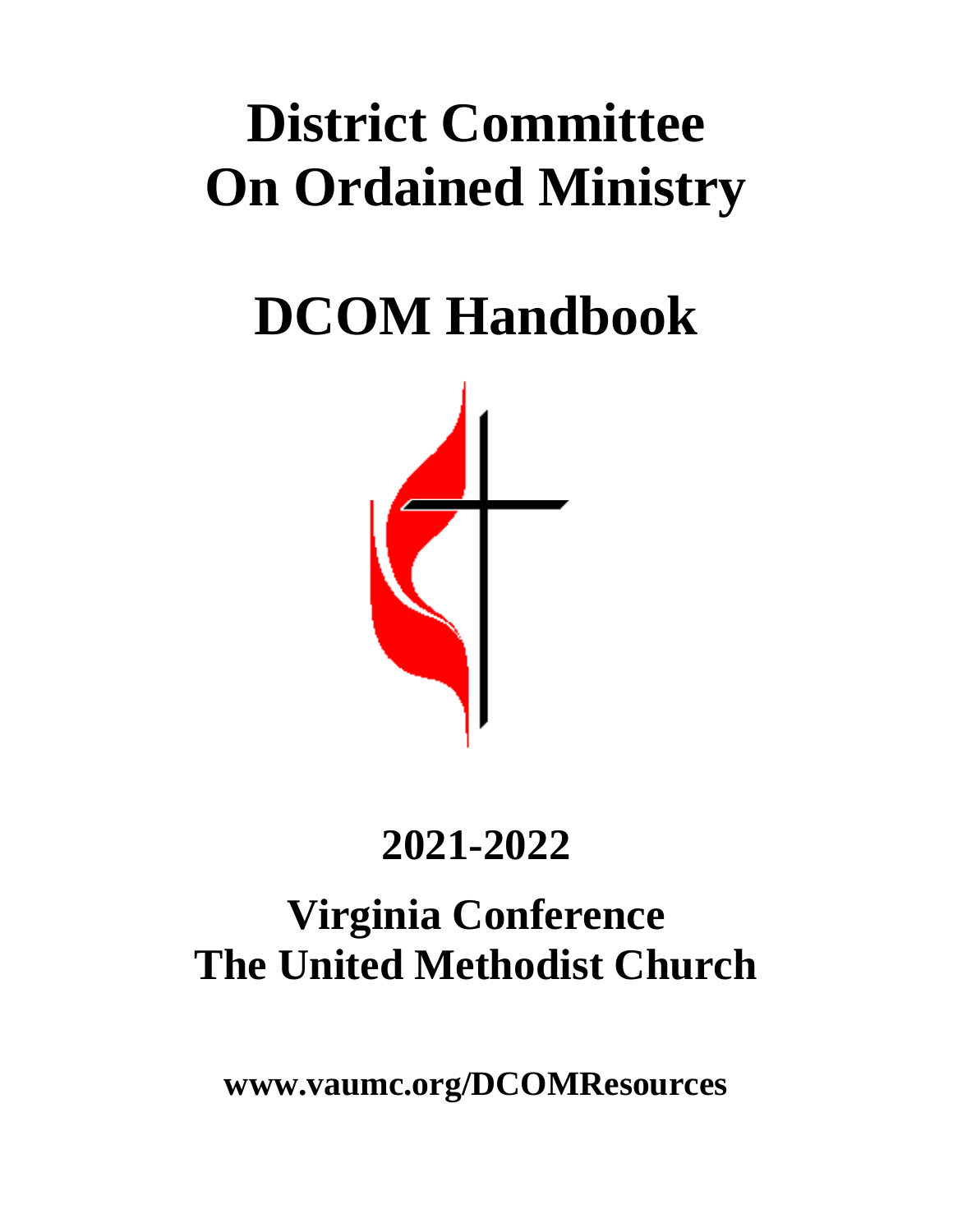## Table of Contents (Click on the title or page number to link to that page)

| Transfer of a Certified Candidate or Local Pastor from another District or Annual Conference. 20 |  |
|--------------------------------------------------------------------------------------------------|--|
|                                                                                                  |  |
|                                                                                                  |  |
|                                                                                                  |  |
|                                                                                                  |  |
|                                                                                                  |  |
|                                                                                                  |  |
|                                                                                                  |  |
|                                                                                                  |  |
|                                                                                                  |  |
|                                                                                                  |  |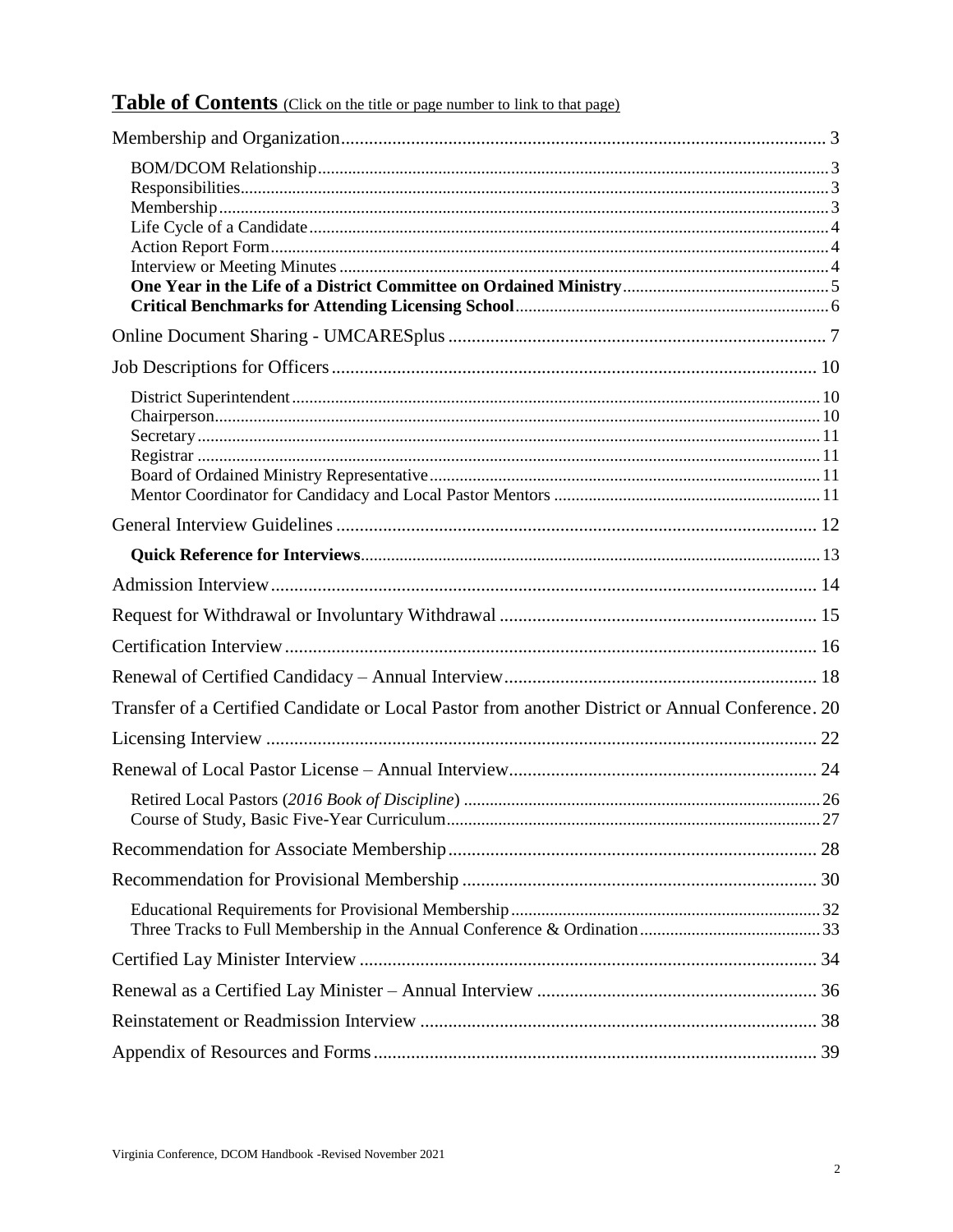## **Membership and Organization**

#### <span id="page-2-1"></span><span id="page-2-0"></span>BOM/DCOM Relationship

The District Committee on Ordained Ministry (DCOM) shall be amendable to the annual conference through the Board of Ordained Ministry (¶666). All actions are *recommendations* to the Board of Ordained Ministry and shall be reported to the Board through the "Action Report Form" by the DCOM Registrar. The full minutes pertaining to each candidate interview and/or discussion and the Action Report form shall be submitted to the BOM Registrar.

#### <span id="page-2-2"></span>Responsibilities

The district committee on ordained ministry is responsible for the following actions:

- 1. Admission interview of candidates for admission to the candidacy studies program prior to the assignment of a candidacy mentor.
- 2. Recommendation for certification as a candidate for licensed or ordained ministry (Fitness for Ministry).
- 3. Recommendation for licensing for pastoral ministry (Fitness for Ministry).
- 4. Recommendation for Provisional Membership prior to interviews with the Board of Ordained Ministry (Readiness for Ministry).
- 5. Recommendation for Associate Membership prior to interviews with the Board of Ordained Ministry (Effectiveness in Ministry).
- 6. Recommendation for readmission to conference membership prior to interview with the Board of Ordained Ministry.

In addition, the district committee on ordained ministry shall aid the local church in the process of enlisting persons for ordained ministry as deacon or elder or for service as a local pastor, encourage persons to enter the candidacy program, and maintain a list of all candidates under its care.

#### <span id="page-2-3"></span>Membership

All members shall be nominated annually by the district superintendent in consultation with the chairperson or executive committee of the Board of Ordained Ministry and approved by the annual conference; to include:

- A representative from the Board of Ordained Ministry, named in consultation with the Board of Ordained Ministry.
- At least six other clergy in the district. The clergy shall include elders and deacons, and where possible, women and ethnic minority clergy, a deacon or elder who is age 35 or younger, an associate member, and may include a local pastor who has completed the Course of Study.
- At least three professing members of local churches.
- The district superintendent.
- All persons named to the committee shall be members with vote.
- Interim vacancies are filled by the district superintendent and communicated to the Board of Ordained Ministry immediately.
- Officers are nominated by the district superintendent and elected at the first meeting following annual conference.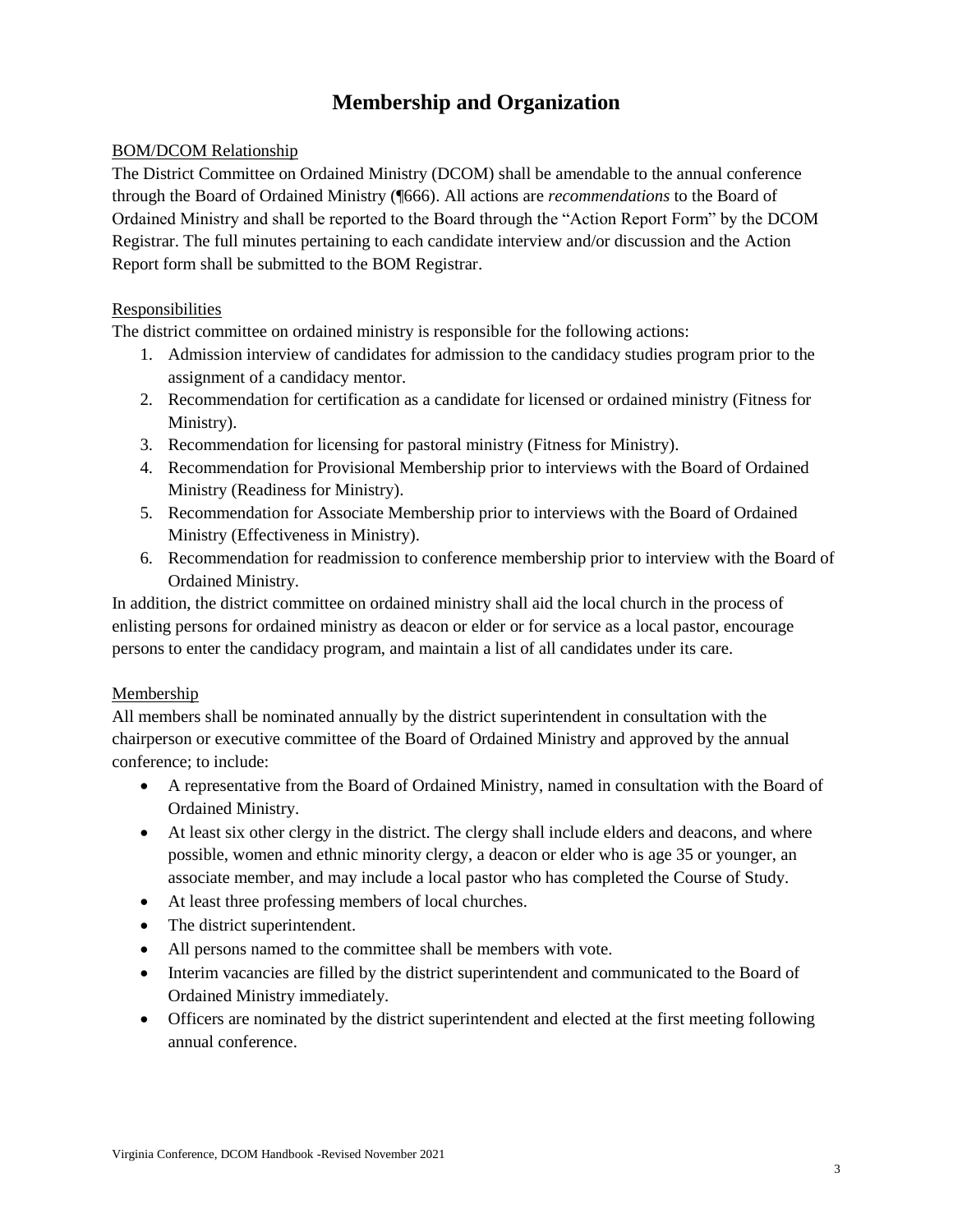#### <span id="page-3-0"></span>Life Cycle of a Candidate



All actions are *recommendations* to the Board of Ordained Ministry and shall be reported to the Board through the "Action Report Form" by the DCOM Registrar. The full minutes pertaining to each candidate interview and/or discussion and the Action Report form shall be submitted to the BOM Registrar.

*\* When a licensed local pastor is recommended and eligible for an appointment, yet they are not currently appointed to a ministry setting - referred to as "Minute Question 20" - they revert back to being a certified candidate (lay person) until such time as they are under appointment.* 

#### <span id="page-3-1"></span>Action Report Form

All votes (recommendations for action) taken by the district committee are to be reported to the Board of Ordained Ministry Registrar on the Action Report form located within UMCARES. The report should be submitted soon after the meeting so that the action can be recorded and subsequent steps can be taken at the conference level. If more than one action for a candidate was taken —e.g., both certified candidacy and licensing as a local pastor – these will need reported on separate forms located on the corresponding track.

#### <span id="page-3-2"></span>Interview or Meeting Minutes

The full minutes pertaining to each candidate interview and/or discussion shall be taken by the DCOM Secretary or another designated member in their absence. These minutes are distributed in a timely fashion to the committee and to the BOM Registrar [\(ClergyExcellence@vaumc.org\)](mailto:ClergyExcellence@vaumc.org). The conference staff will upload the minutes to the candidate's UMCARES account. See detailed instructions in the job description for the DCOM Secretary.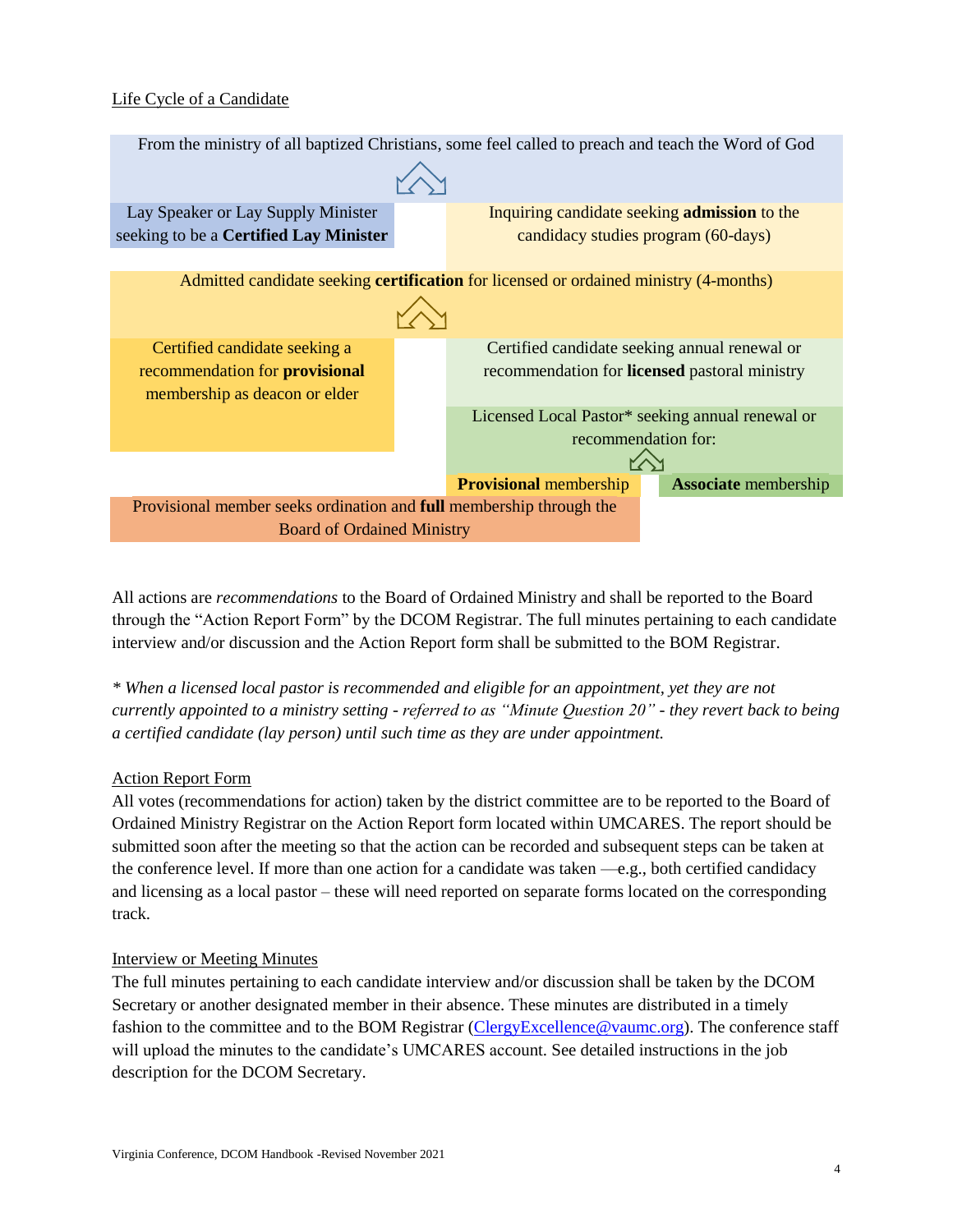## **One Year in the Life of a District Committee on Ordained Ministry**

#### <span id="page-4-0"></span>July – Getting Organized

- DCOM Committee Membership: Is everyone registered in UMCARES? Is the membership roster correct?
- Set a schedule for the coming year and make note of important dates within this outline and the liturgical calendar
- List and review candidates by their progress and status
- Confirm all admitted candidates are in a mentor group (or assigned to a mentor)
- List and review local pastors and local pastor mentoring groups in light of appointment changes
- Discuss recruiting/enlistment strategies for receiving those who are sensing God's call.

#### Late Summer/Early Fall – Provisional and Associate Interviews

- Schedule an interview with candidates applying for associate and provisional membership *Candidates who apply for the application packet will be placed on the appropriate membership track in UMCARES. They will need to apply before they interview with you, however they cannot continue in the application process without your recommendation.*
- Interview candidates for associate and provisional membership. *Committees are encouraged to complete associate and provisional interviews, with notification of your action to the candidate, no later than September 30.*
- For action taken on associate and provisional membership, the narrative recommendation from the district chair is extremely important to the Board of Ordained Ministry. Respond in detail to each question on the Recommendation report form, found in and submitted through UMCARES.
- Other interviews (Admission, Certified Candidacy) as the schedule allows. Note especially those potential Certified Candidates who will be applying for seminary in the winter; it can be an advantage to them for scholarships to be certified when they apply.
- Make note of candidates interested in becoming a licensed local pastor and encourage them to complete the certified candidate track by February.

#### Fall/Winter

*The Center for Clergy Excellence should receive the narrative recommendation for provisional and associate membership candidates November 1. Submit through UMCARES*

- Admission interviews
- Certified candidacy interviews
- Place those interested in pursuing licensing on the Licensing track in UMCARES
- Interview candidates who are home on break from school in December or January
- Readmission interviews (for provisional or full membership readmission) should be completed by February 1 so that the BOM may also interview and take action.

#### Winter/Spring

- Local Pastor Renewal interviews
- Recommendation for Licensing interviews review sermon video and required paper
- Certified candidacy and renewal interviews
- Licensing School registration deadline is May 1
- All Certified candidacy and Candidacy renewal interviews should be complete by the end of May
- All Local Pastors who are requesting retirement should be interviewed by the end of May

#### Summer

• Interview candidates who are home from school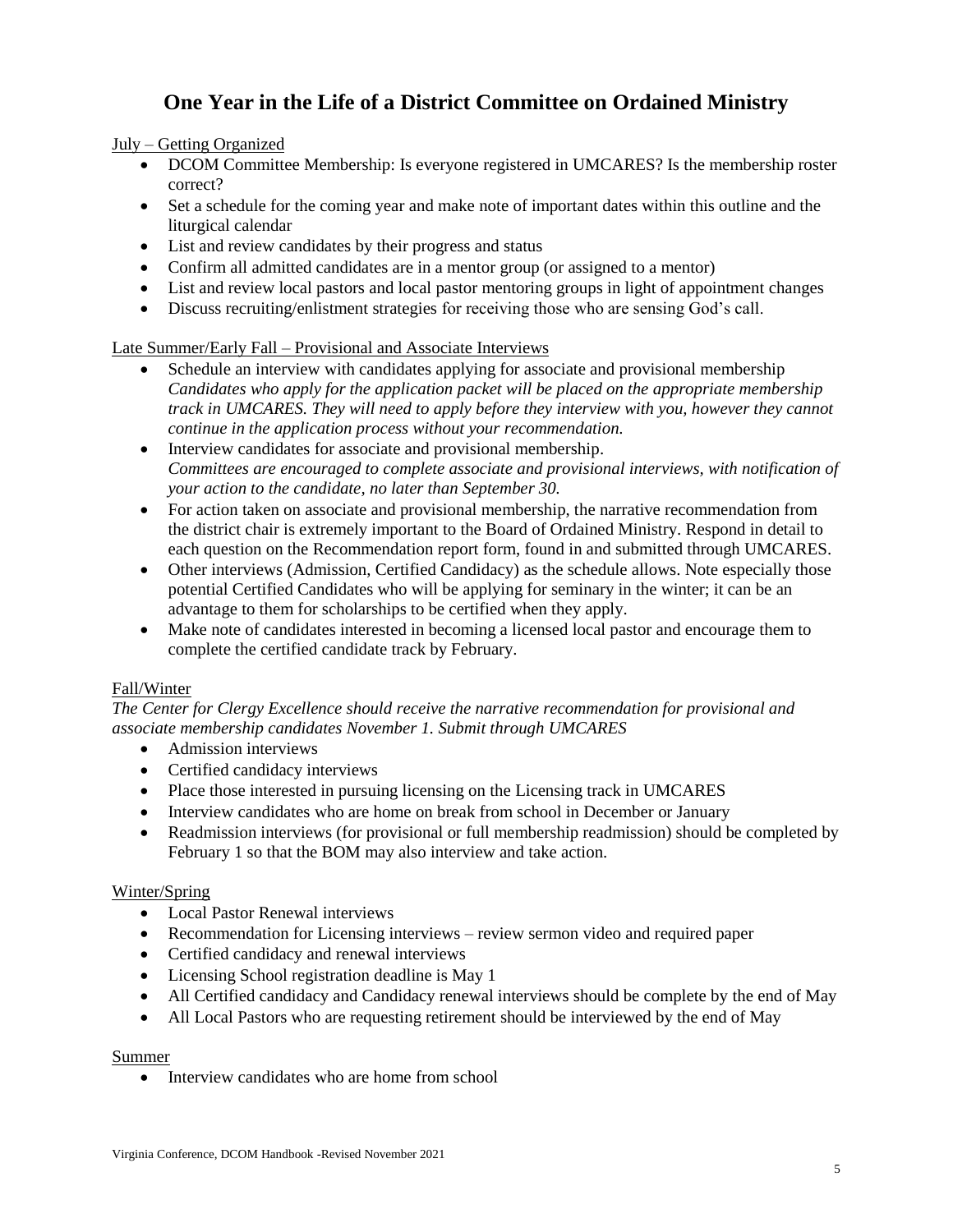## **Critical Benchmarks for Attending Licensing School**

<span id="page-5-0"></span>In order to receive the registration link and be confirmed to attend licensing school, a student must be a Certified Candidate and have received the positive recommendation of their DCOM **prior to** the end of April. Recommendations for licensing received in May will be reviewed by the Executive Committee of the Board of Ordained Ministry and considered for an exception to this policy.

In order to be a **Certified Candidate by the end of April**, following are the critical benchmarks the admitted candidate must meet:

#### January Summit

The candidate is to have attended a Candidacy Summit prior to becoming a certified candidate. The January Summit is the last opportunity to complete this step and receive a recommendation to attend licensing school. Details on registration can be found at [www.vaumc.org/candidacysummit](http://www.vaumc.org/candidacysummit) or on their Candidacy Summit track in UMCARES.

#### No later than February 15

The candidate must complete the "Request to Psychological Assessment" step no later than February 15. The new Psychological Assessment track will be manually added to their account within 2-3 days.

#### No later than February 25

The candidate and their mentor must have completed the Psychological Assessment track no later than February 25. A failure to complete the assessment materials in full will delay the delivery of materials to the MAS and put completion at risk to meet the following benchmarks.

#### No later than March 30

The candidate will have completed their interview with the MAS no later than March 30. The candidate may call the Center for Clergy Excellence if they have not heard from VIPCare (or other MAS office) to schedule this interview in advance of the March 30 deadline.

All steps on the "Becoming a Certified Candidate" track, including the recommendation from charge conference, background, medical and psychological reports, must show as complete prior to the DCOM conducting an interview with the candidate for certification. All materials must be reviewed by the DCOM prior to meeting with the candidate for an interview.

#### No later than April 30

An interview and recommendation to attend licensing school and receive a part/full time appointment as a local pastor. The Action Report must be complete and submitted in UMCARES by the end of the day on April 30.

#### May 1

Registration closes at midnight on May 1. No additional registrations are received after this date.

The inability to meet these benchmarks will mean that the candidate is not in order to be certified and recommended for licensing this conference year. Exceptions to this policy may be considered by the Executive Committee of the Board of Ordained Ministry.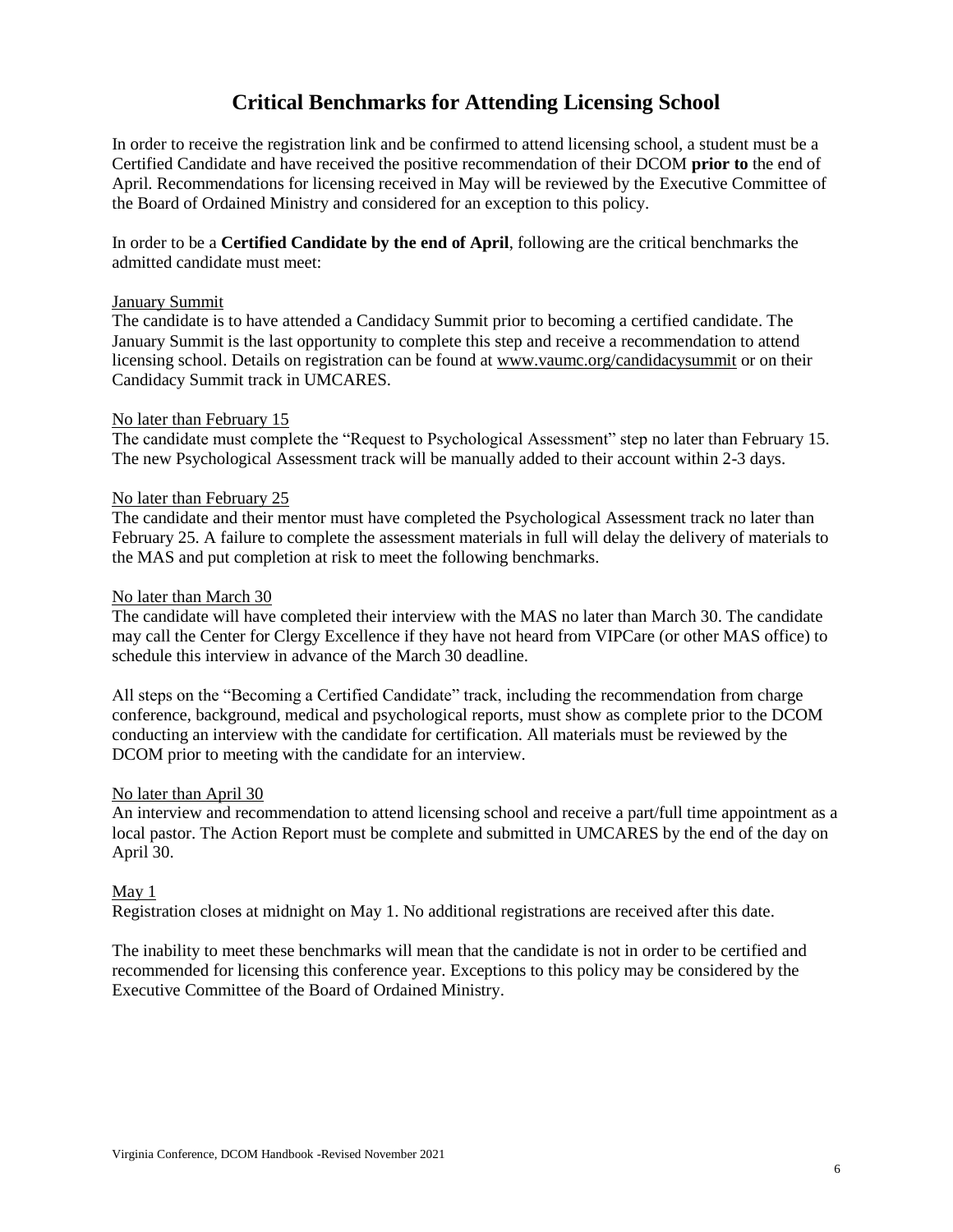## **Online Document Sharing - UMCARESplus**

<span id="page-6-0"></span>*UMCARESplus (United Methodist Candidacy and Record Entry System)* is a secure, web-based file management software program developed by The United Methodist Church. UMCARES is a document sharing tool for active candidates, local pastors, and certified lay ministers as they relate to the DCOM. Required documents, written materials, and forms for each conference relationship are detailed in UMCARES. These documents, written materials, and forms are uploaded into a candidate's account for access and review by all members of the DCOM prior to action being taken. **No paper candidate files are maintained by the DCOM, as all documentation should be uploaded to UMCARES.**

Each user is responsible for keeping their profile up to date with current contact information. The DCOM Registrar is responsible for creating and maintaining the candidate, local pastor, and certified lay minister accounts on their district, and for placing each candidate/local pastor on the appropriate "track". The Center for Clergy Excellence are responsible for creating and managing accounts for district committee members and updating the conference relationship status according to the action reported by the DCOM.

#### **Instructions for DCOM Members using UMCARESplus:**

*(These and other instructions can be found at [www.vaumc.org/UMCARES\)](http://www.vaumc.org/UMCARES).*

#### **Step 1:**

DCOM Chair notifies DCOM regarding which candidates are to be interviewed at the next meeting.

#### **Step 2:**

Login to UMCARES at<http://www.umcares.org/> using your email address.

#### **Step 3:**

From the top menu, click on "Search"; if needed, use the advanced search function to find candidates by track or other criteria. Note that the system searches the entire denomination, although you will only have access to those users located on your district.

#### **Step 4:**

Click on the "Track" button for the candidate or local pastor

#### **Step 5:**

Click on the track related to the interview scheduled

#### **Step 6:**

Click on a bold step title to reveal and then open the files that you want to review; DCOM members have access to all documents for every candidate and local pastor related to the district. Candidates have access to the documents attached to a step that they have access to view - are responsible for. Contact [ClergyExcellence@vaumc.org](mailto:ClergyExcellence@vaumc.org) if you have questions or concerns about file security.

#### **Step 7:**

To return to the track and list of steps to view the next document, click "Track" in the menu bar under the candidate's name; to exit and return to the full list of all tracks for the candidate, click "Profile".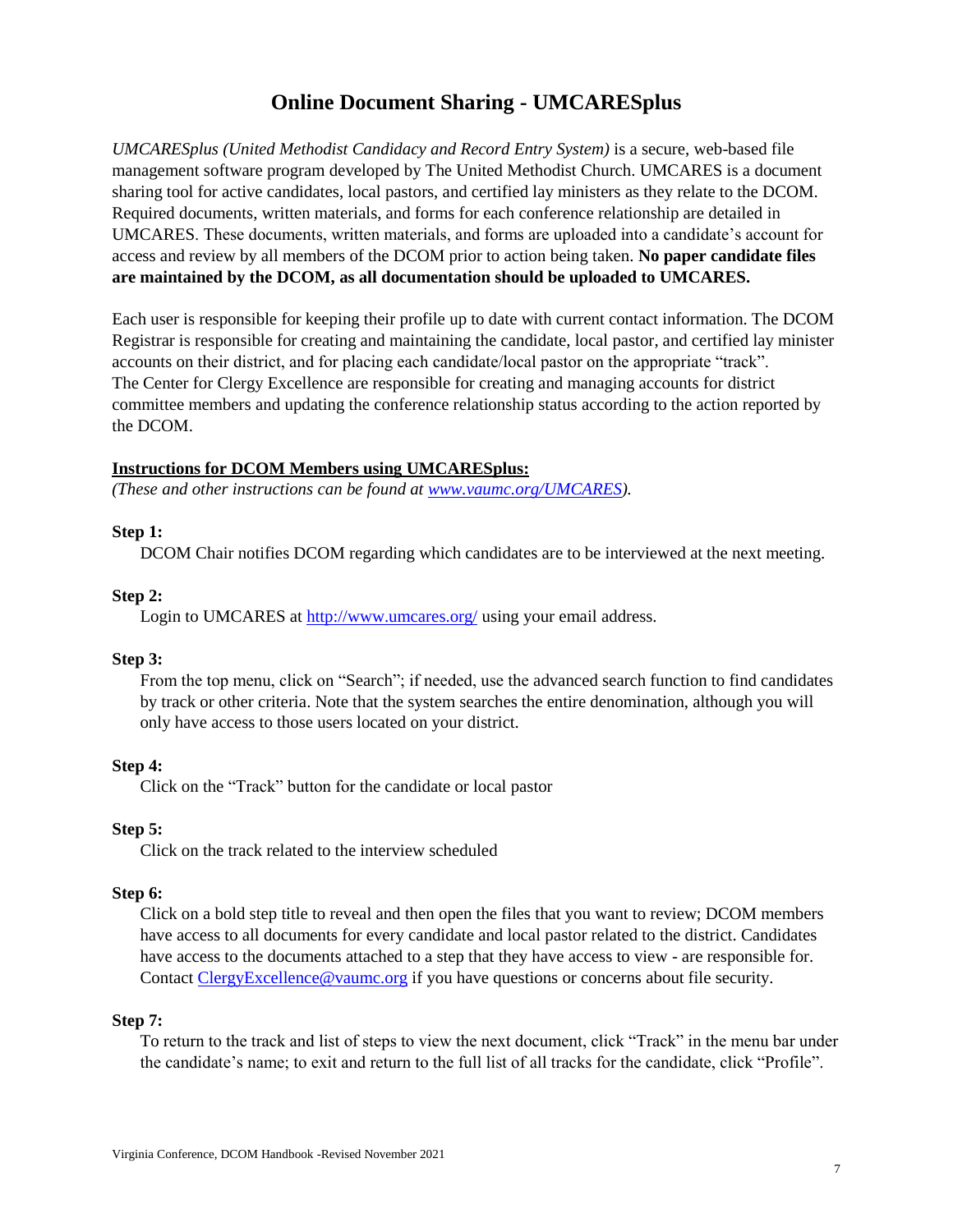

## **Context, Navigation, FAQs and Assistance**

#### **Context**

In 2014 the Virginia Conference digitized all DCOM files and launched an online candidate and local pastor file sharing system called *Pathways to Ministry*. Soon after, in 2015, the General Board of Higher Education and Ministry updated its website for registering candidates a new platform called UMCARES. The long term plan to merge these systems (*Pathways to Ministry* and UMCARES) into one UMCARESplus was realized by the Virginia Conference in July 2018. Candidates and district superintendents no longer have multiple logins and multiple systems to manage. All correspondence, notes, documents, forms, and materials related to a candidate or local pastor is contained in one system and accessible without driving to the district office.

Just as with Pathways, the UMCARES system was developed and is administered by GCFA and GBHEM, for conferences large and small. There are some elements we can change and many we cannot. Please don't hesitate to offer recommendations and we will forward those on for consideration in future patch updates.

#### **Navigation**

After searching for and selecting a candidate account, use the left navigation panel to shift between different panels of information. When viewing the list of tracks associated with a candidate account, any track name ending with "(Pathways)" is an archived track which migrated - along with the associated documents - from the former system. These tracks are for reference only and can no longer be worked.

Each track is a series of steps to be completed by the candidate, district office, mentor, or DCOM Registrar. The person "responsible" for that step is listed under the bold step title. A candidate can only open a step, or see documents attached to a step, that they are responsible for. DCOM Members have access to open or view files on all steps that are not assigned to the Conference Registrar.

When a step is marked complete or marked as not required, an automated email is triggered to the person responsible for the next step in the track (which may be a step above the one just completed). This helps to keep the candidate moving along in the process, or nudges a mentor or district superintendent that it is time to complete a report or recommendation.

To return to the track and list of steps, click "Track" in the menu bar under the candidate's name; to exit and return to the full list of all tracks for the candidate, click "Profile". Click "Search" in the primary menu bar to return to the most recent search results or to begin a new search.

#### **FAQs and Assistance**

Within UMCARES, on the left menu panel, there is a section called "Available Resources." Users will find materials there relevant to your role within the system. As training materials are developed, they will be added under your Available Resources and to the [www.vaumc.org/UMCARES](http://www.vaumc.org/UMCARES) webpage. Contact the Center for [ClergyExcellence@vaumc.org](mailto:ClergyExcellence@vaumc.org) if you have specific technical questions or feedback.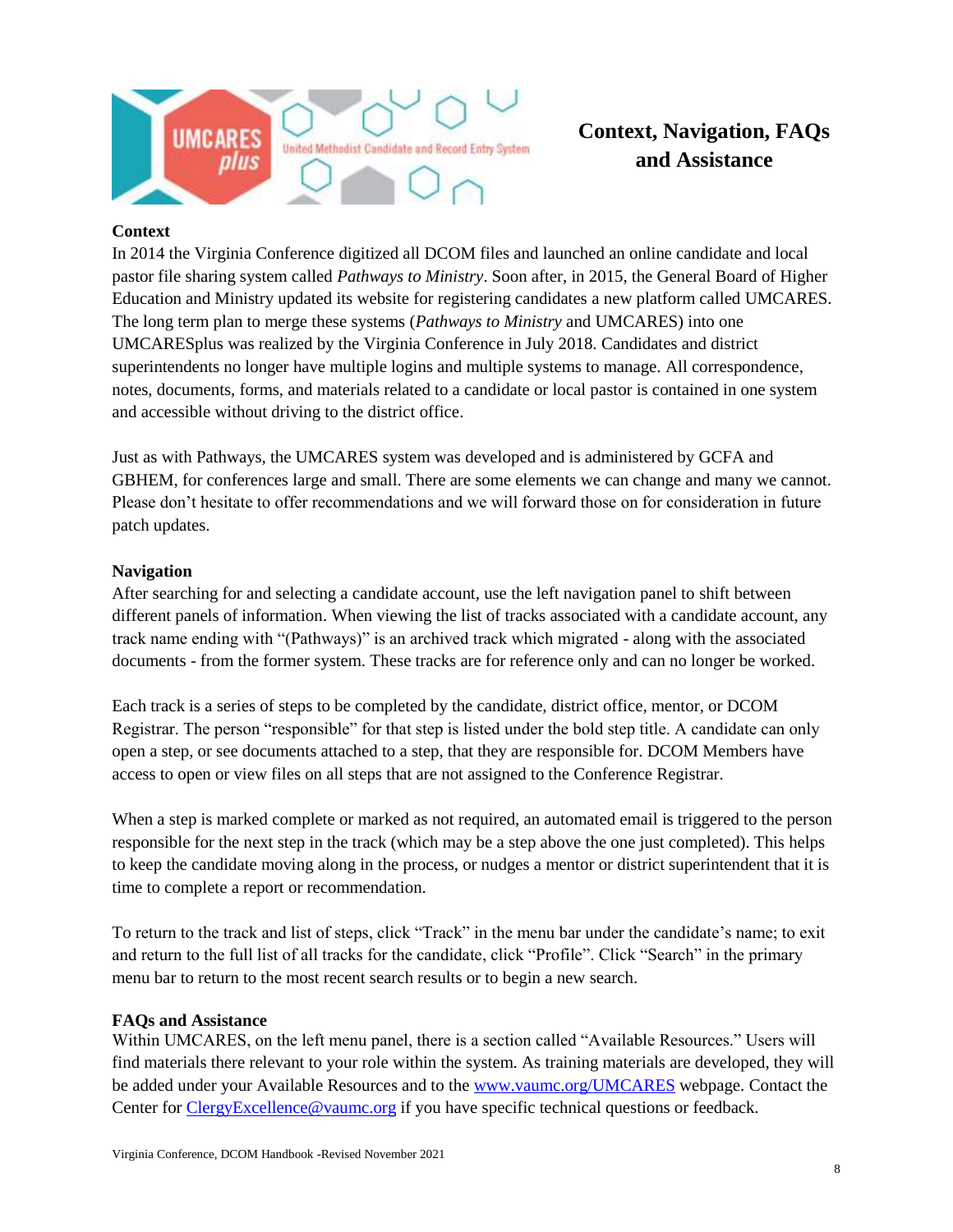## UMCARES Frequently Asked Questions – Page 2

#### Searching for a user by name or for a group of users

#### **How do I search for a user?**

#### Simple Search

Clicking Search on the Main Menu bar opens the Simple Search feature, allowing the user to search all users in the denomination by name for a specific person. A user might not be able to access all of the returned results due to security settings.

- 1. Click the Search hyperlink on the Main Menu bar.
- 2. Enter the person's name, then click Search.
	- The fewer characters you enter the more results are returned. Searching for "Mar Sm" will return Mary Smith as well as Martin Smoot. Searching for "Thomas Coke" will not return Tom Coke.
- 3. Review the search results.

#### What do the colors mean?

A grey shaded record means the user is inactive.

An orange shaded record means the user is active but has not yet registered their account.

A blue/teal shaded record means that the user is both active and registered.

#### Advanced Personal Search

Advanced Search allows the user to search UMCARES using specific information, assigned tracks, or a user's role in the system. The results can also be filtered by conference, role, or track.

- 1. Click Search on the gray Main Menu bar.
- 2. Click Advanced.
- 3. Select the tab for track or role.
- 4. Select the role you wish to view from the drop-down menu.
- 5. Select the conference and district.
- 6. Click Search.

#### **How do I access a user's track and list of steps?**

- 1. From the search results, click Tracks on the desired person's row.
- 2. Click the Open button on the desired track row.

#### **How do I mark a step as complete?**

- 1. Click the Open button on the desired track row.
- 2. When the Tasks page opens, scroll down to the step and click the bold step title.
- 3. Click Sign to mark that you agree that the instructions for the step have been completed.
- 4. Click Profile to exit the track.

#### **OR**

- 1. Select a step from the Responsible Steps side panel on the Home page.
- 2. Click Sign to mark that you agree that the instructions for the step have been completed.
- 3. Click Profile to exit the track.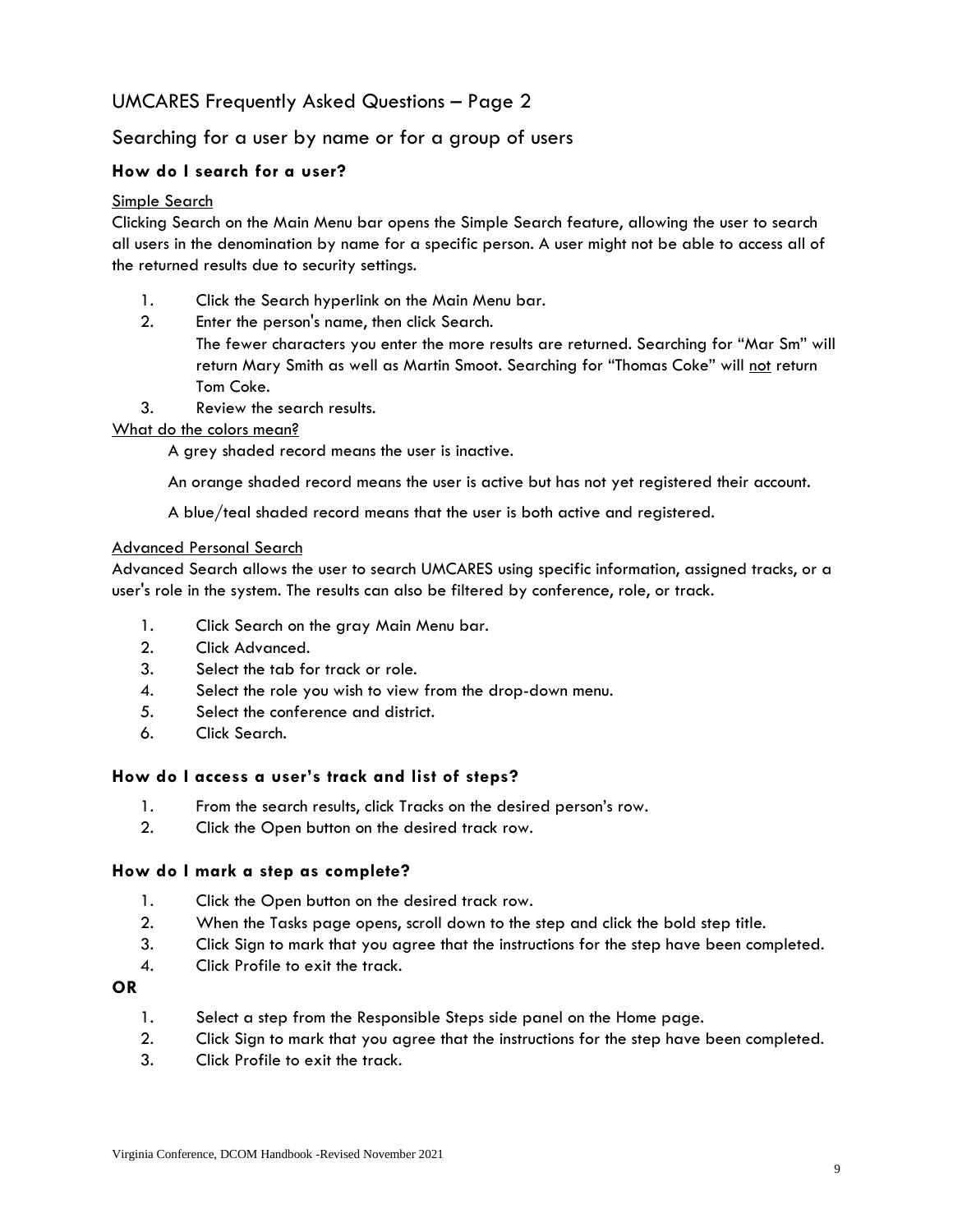## **Job Descriptions for Officers**

#### <span id="page-9-1"></span><span id="page-9-0"></span>District Superintendent

- May receive email or letter from candidate with a statement of call and request for admission to the candidacy program (The letter may also go to the DCOM chair).
- The district superintendent acknowledges receipt and refers candidate to DCOM chair, forwarding or scanning/emailing the statement of call.
- If candidate is recommended for admission to the candidacy program, district superintendent assists DCOM in assigning the candidacy mentor.
- Ensures that any paper documents from candidates or local pastors received in the district office are scanned and uploaded into UMCARES by the district office secretary.
- Fall: Presides at Charge Conference and monitors candidates seeking approval and renewal.
- Spring: Nominates District Committee on Ordained Ministry members and leaders—members reported to Cabinet Dean and leaders reported to Center for Clergy Excellence.
- Spring: Reviews the Minute Questions to ensure all certified candidates and licensed local pastors associated with the district are properly listed.

#### <span id="page-9-2"></span>Chairperson

- Sets date and location for meetings.
- Sets the agenda and presides at the meetings.
- Following receipt of an email or letter from a potential candidate (directly or through the DS), responds to the candidate with information about setting up their account in UMCARES, with a copy to the DCOM Registrar. Also refers the candidate to the Center for Clergy Excellence Candidate and Seminary Students website: [www.vaumc.org/Candidacy.](file://///Srifs1/Ministerial%20Services/District%20Committees%20on%20Ordained%20Ministry/Handbook/www.vaumc.org/Candidacy)
- Schedules *Admission Interviews* for candidates requesting admission to the candidacy program and schedules *Certification Interviews* with candidates who have completed the candidacy program and submitted all required documents. These interviews should be scheduled in a timely fashion.
- Emails each candidate regarding the results of the interview and recommended action with a copy in the candidate's UMCARES account.
- Assists the DCOM mentor coordinator and district superintendent in assigning candidacy mentors at the time of the admission interview.
- Completes the Narrative Recommendation Form for Provisional and Associate Membership via UMCARES. A copy of this form is included in the appendix of this handbook.
- Ensures that all DCOM leaders are following through on their responsibilities.
- Ensures that the DCOM interviews candidates at the appropriate time with the appropriate documents received and reviewed.
- Training and resource materials can be found at [www.vaumc.org/DCOMResources](http://www.vaumc.org/DCOMResources)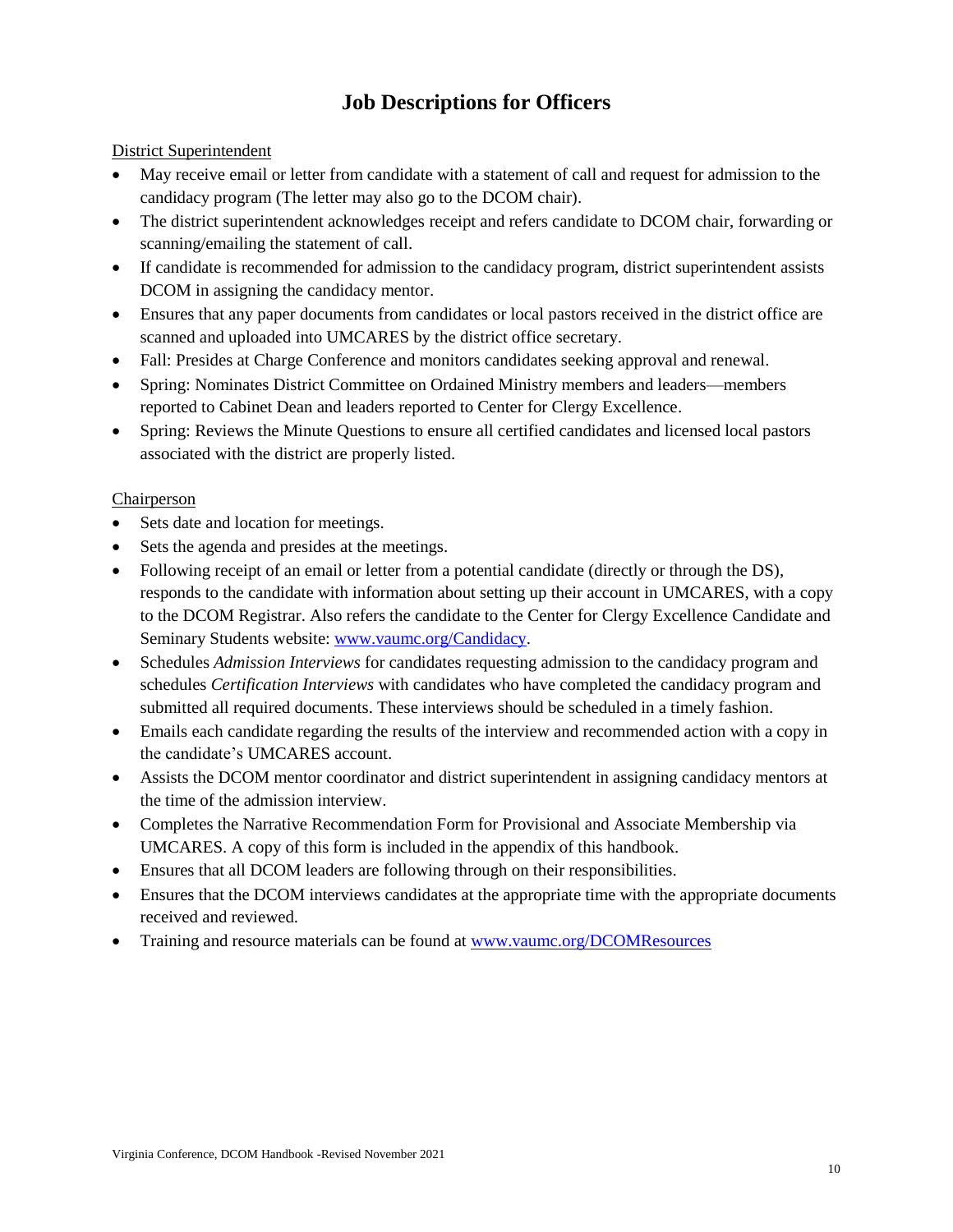<span id="page-10-0"></span>**Secretary** 

- Records and distributes minutes of the meetings to the DCOM members and to Center for [ClergyExcellence@vaumc.org.](mailto:ClergyExcellence@vaumc.org)
	- o At the top of each page of minutes, include the district name and date of the meeting.
	- o Begin a new page for each individual-- Keep all discussion and the resulting action regarding one individual together in the minutes.
	- o Include a page number on each page.
- Keeps a file of all DCOM minutes (in the district office)—the BOM Registrar ensures that a copy of minutes related to an individual person goes into that person's UMCARES file.

#### <span id="page-10-1"></span>Registrar

- When notified by the chair of the DCOM, sets up the candidate in UMCARES [\(https://www.umcares.org\)](https://www.umcares.org/) and sends the Virginia invitation to the candidate to register.
- Reviews the documents uploaded by the candidate or the district office to ensures that all documents are appropriately in the candidate's or local pastor's UMCARES account prior to an interview.
- Uses the Action Report Form in UMCARES to record all actions within 48-hours of the DCOM interview.
- Training and resource materials can be found at [www.vaumc.org/DCOMResources](http://www.vaumc.org/DCOMResources)

#### <span id="page-10-2"></span>Board of Ordained Ministry Representative

- Reviews the psychological assessment report on candidates when uploaded into UMCARES by the Center for Clergy Excellence (see guidelines) and assists the DCOM in reviewing the report prior to the interview for certified candidacy
- Reviews the Expanded Background Report on candidates when uploaded into UMCARES by the Center for Clergy Excellence and assists the DCOM in reviewing the report prior to the interview for certified candidacy.
- Exchanges questions and information between the DCOM and the Board of Ordained Ministry.
- Assists in training members of the DCOM.
- Leads the DCOM in connecting with Call Culture efforts and reaching out to those who are discerning a call into ministry.

#### <span id="page-10-3"></span>Mentor Coordinator for Candidacy and Local Pastor Mentors

- Coordinates with the DCOM chair and district superintendent regarding the assignment of candidates to candidacy mentor groups. The assignment of a newly admitted candidate is done at the time of the interview. The mentor's name is required for the candidates to be placed on the next track.
- Offer ongoing support to registered candidacy mentors through gatherings, resources, phone calls, etc. Notify the BOM Associate Registrar for Candidacy when a mentor is no longer available to be assigned.
- With the district superintendent, recommend full connection clergy, associate members, and full time local pastors who have completed the Course of Study to be trained by the Board of Ordained Ministry as registered candidacy mentors.
- Assign, train and resource Local Pastor Mentors.
- Training and resource materials for the coordinator and for candidacy or local pastor mentors can be found at [www.vaumc.org/DCOMResources](http://www.vaumc.org/DCOMResources)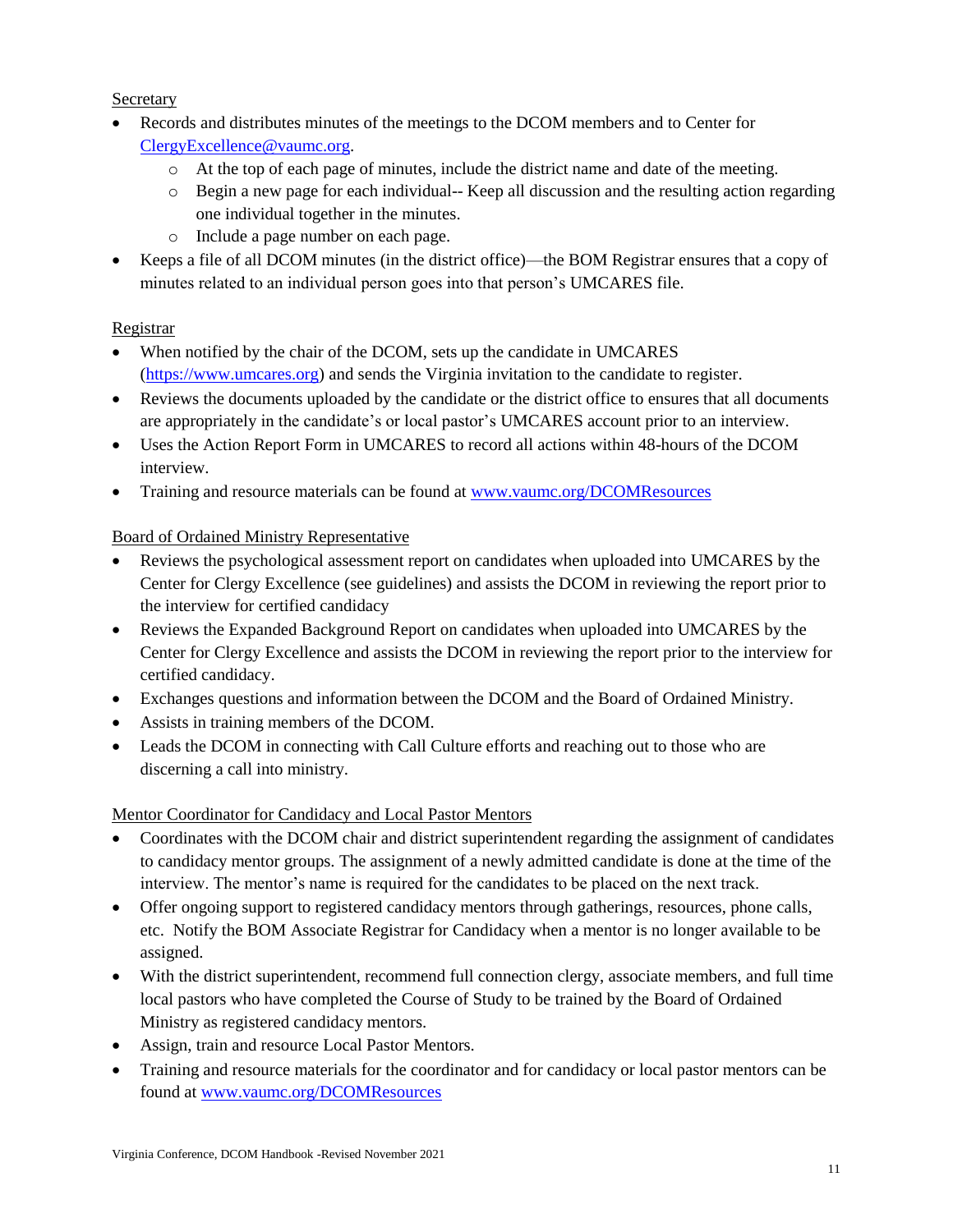## **General Interview Guidelines**

<span id="page-11-0"></span>Preparing for an interview

- The DCOM Chair will ensure, prior to scheduling an interview, that the required documents for the candidate being interviewed have been uploaded into UMCARES.
- All DCOM members should review the required documents in UMCARES for each candidate/local pastor to be interviewed prior to the DCOM meeting.
- Decide on the size of the interview group. The committee can subdivide for most interviews and then report back a recommendation to total committee for a final decision.
- Video conference interviews should be offered for those candidates who are living out of the area—*after* at least one in-person interview between that candidate and the committee.
- Allow fifteen minutes before each interview to discuss concerns and issues that need to be addressed in the interview.
- Decide on the most important questions. Decide who will ask each question. Decide which question to ask first - do not begin with the psychological assessment. Involve all members of the committee in asking questions while the chair focuses on process and time.
- Be mindful of the distinctions between candidates on the elder track and the deacon track and ask appropriate questions.
- The DCOM Chair will ask someone on the DCOM to begin the interview with a prayer and someone to close the interview with prayer.

#### During an interview

- If the mentor is a member of the DCOM, the mentor shall not be present for the interview.
- The DCOM Chair welcomes the candidate to the interview and asks members of the DCOM to introduce themselves, by name and church/ministry setting.
- State the purpose of the interview (Admission Interview, Certification Interview, Renewal Interview, Recommendation for provisional or associate membership, etc.) and if more than one recommendation for action will be voted upon afterwards.
- The candidate does most of the talking.
- Do not allow other committee members to answer questions or to engage in an argument or discussion with the candidate or each other during the interview. Feedback should not be communicated by individual committee members offering advice during the interview.
- Keep the conversation focused on the matter at hand. The chair serves as the timekeeper.
- The secretary will take detailed minutes of the questions, answers, and discussion that follows.

#### Discussion after an interview

- The recommendation for action should be determined by the whole committee after the interview. The recommendation of the DCOM is recorded and submitted to the Board of Ordained Ministry on the Action Report form.
- The *Book of Discipline* requires that the decision of the DCOM be communicated in writing to the candidate/local pastor following the interview. Do not have the candidate wait in the building after the interview for this decision. Let them know when they can expect to hear from the chair.
- File the letter to the candidate with the Action Report form and meeting minutes.
- Evaluate the interview. What was effective in the interview? What would we do differently next time? Were any questions asked that were inappropriate?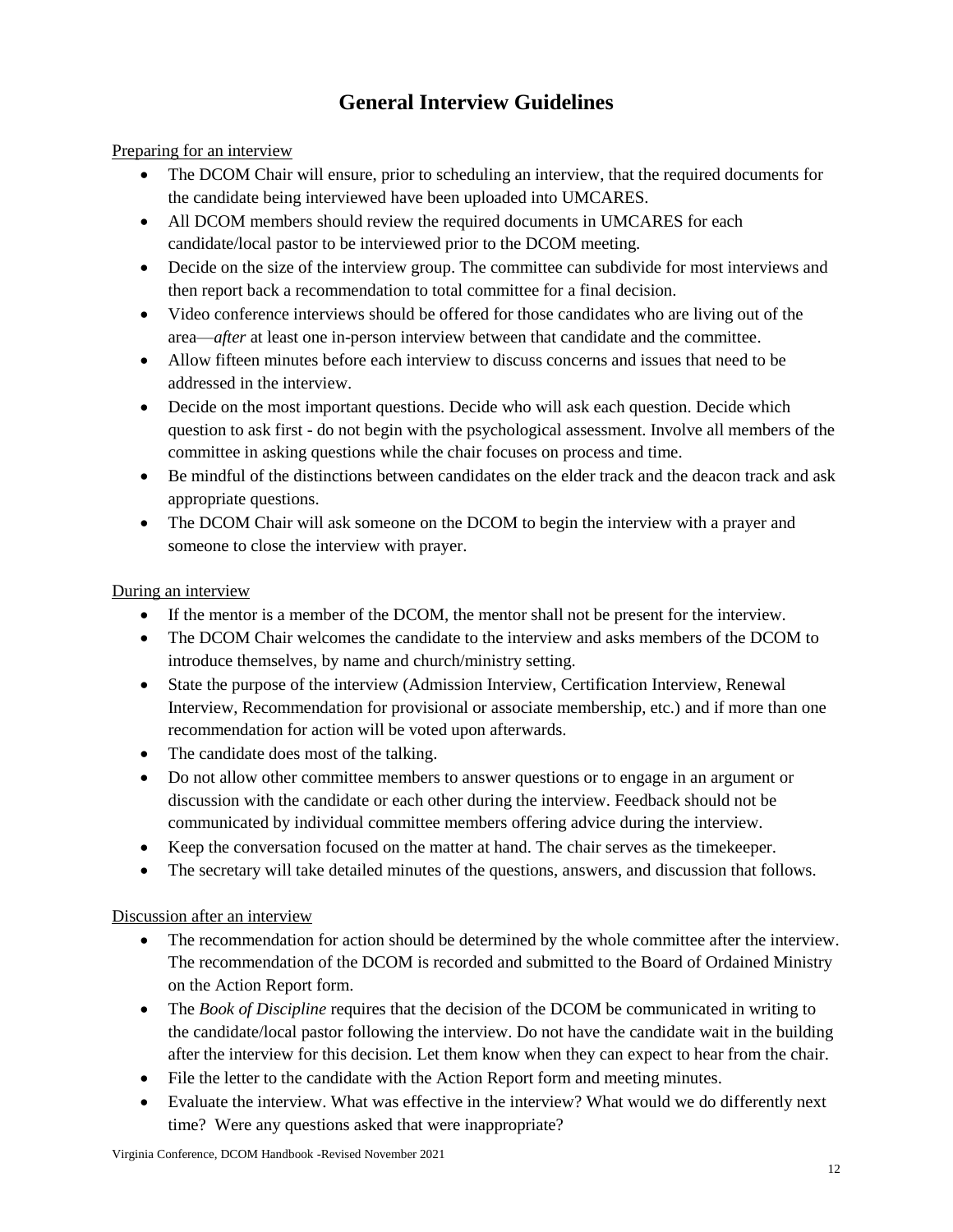## **Quick Reference for Interviews**

<span id="page-12-0"></span>**There will be no conditional recommendations for action. An interview should only be conducted after all required documents have been received and the DCOM members have had an opportunity to review the documents.** Full details of requirements, criteria, and suggested questions for each interview follow in this handbook.

- A. Certified Candidate; The standard is: Fitness for Ministry
	- Spiritual fitness
	- Psychological fitness
	- Physical fitness
	- Potential for effectiveness

Interviews and recommendation of action are required at these points:

- 1. *Admission Interview* following completion of all steps to become an Admitted Candidate
- 2. *Certification Interview* following completion of all steps to become a Certified Candidate (requires a 3/4 vote and specification toward licensing, ordination as an elder or as a deacon)
- 3. Annual *renewal* of certified candidacy
- B. License for Pastoral Ministry; The standard is: Fitness for Ministry (same points as CC above)
	- Initial *recommendation* for licensing and availability for appointment Specify part-time (PL) or full-time (FL) eligibility if approved
	- Annual *renewal* of the license for pastor ministry
	- Annual *recommendation* for continued appointment as a retired local pastor (RL)
- C. Associate Membership; The standard is: Effectiveness in Ministry (required a 3/4 vote)
	- Assess areas of developing competency
	- Review academic background
	- Consider current practice of ministry
	- How has the candidate's theological understanding evolved since licensing?
	- Review bullet responses to questions for interview papers and the writing sample.
- D. Provisional Membership; The standard is: Readiness for Ministry (requires a 3/4 vote)
	- Assess areas of developing competency
	- Review academic background
	- Consider field education experiences, internships, other practice of ministry experiences
	- How has the candidate's theological understanding evolved since certification?
	- Review bullet responses to questions for interview papers and the writing sample.

#### E. Certified Lay Minister

- Assists the pastor in congregational care and program development in the local church
- Works as part of a ministry team with supervision by a clergyperson
- Annual recertification required

#### F. Readmission to Conference Membership

Upon such a request, Chair communicates with the Center for Clergy Excellence prior to any interviews.

- 1. From honorable location
- 2. From administrative location
- 3. From those who previously withdrew from the ministerial office
- 4. From discontinuance/withdrawal as a certified candidate, local pastor, or provisional member.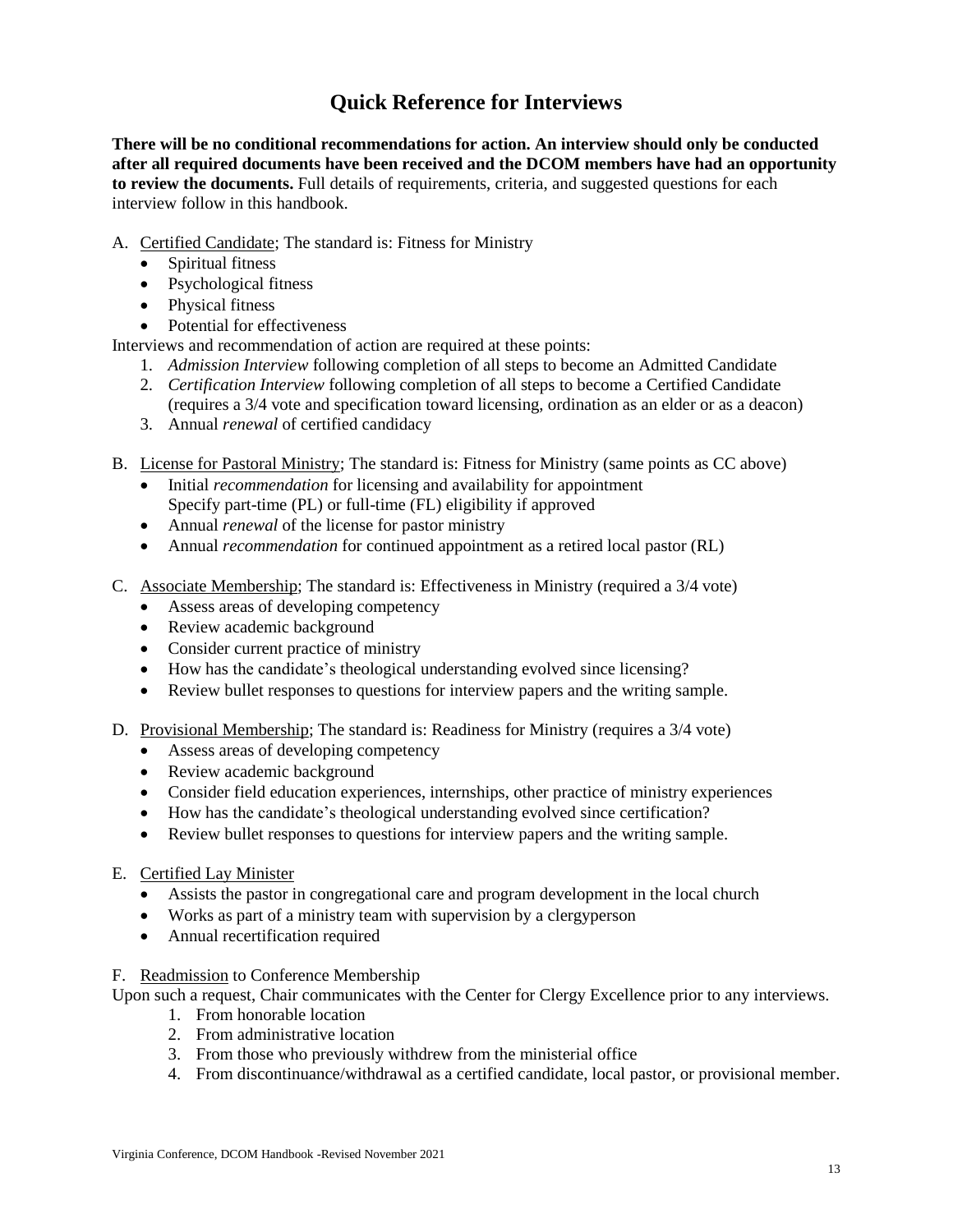## **Admission Interview**

*Introductory Interview for Admission to Candidacy Studies*

#### <span id="page-13-0"></span>Requirements prior to conducting an interview

*DCOM Members will review documentation in UMCARES as appropriate to each step listed below. The first three requirements can be found on the "Candidacy Summit Event" track in UMCARES.*

- 1. A professing member in good standing of The United Methodist Church or a baptized participant of a recognized United Methodist campus ministry or other United Methodist ministry setting for a minimum of one year.
- 2. Graduation from an accredited high school or certificate of equivalency.
- 3. Review of The Christian as Minister and Understanding God's Call: A Ministry Inquiry Process with a clergyperson, if needed.
- 4. Call statement and request for admission to candidacy studies program.
- 5. Biographical Form (GBHEM Form 102)
- 6. State Criminal and Sex Offenders Background Check

#### Action required after an interview

Consensus or majority vote of the district committee on ordained ministry to recommend that the candidate be admitted to the candidacy studies program.

Recommended actions include:

- Granted admission to the candidacy studies program (1310.1b)
- Not granted admission to the candidacy studies program and will return for a secondary interview
- Not granted admission to the candidacy studies program and is discontinued as an inquiring candidate
- Discontinued or withdrawn as an inquiring candidate

The admitted candidate is assigned to a group candidacy mentor at the time of the interview.

- Tell us about how God has brought you here today. What is it that has drawn you toward ministry?
- What have been some of your experiences in the life of the church or in a ministry setting? Which were most formative to your calling? Which did you find challenging?
- What character(s) or stories from the Bible do you identify with? Tell us more about this.
- What are some of the ways that you care for yourself physically, relationally, spiritually and emotionally?
	- o What do you do to keep physically active? How do you deal with stress?
	- o Do you have access to (and do you participate in) annual medical checkups?
	- o Which spiritual disciplines do you practice on a regular basis?
	- o How have these disciplines informed your calling?
	- o Tell us how your family and friends have encountered your sense of call.
- What does it mean to you to be "called"? As you think of a future living into a call from God, what does that look like to you? What are the steps you are taking to live into that vision? (This is a good time to explain the process and how the DCOM is here to guide and support).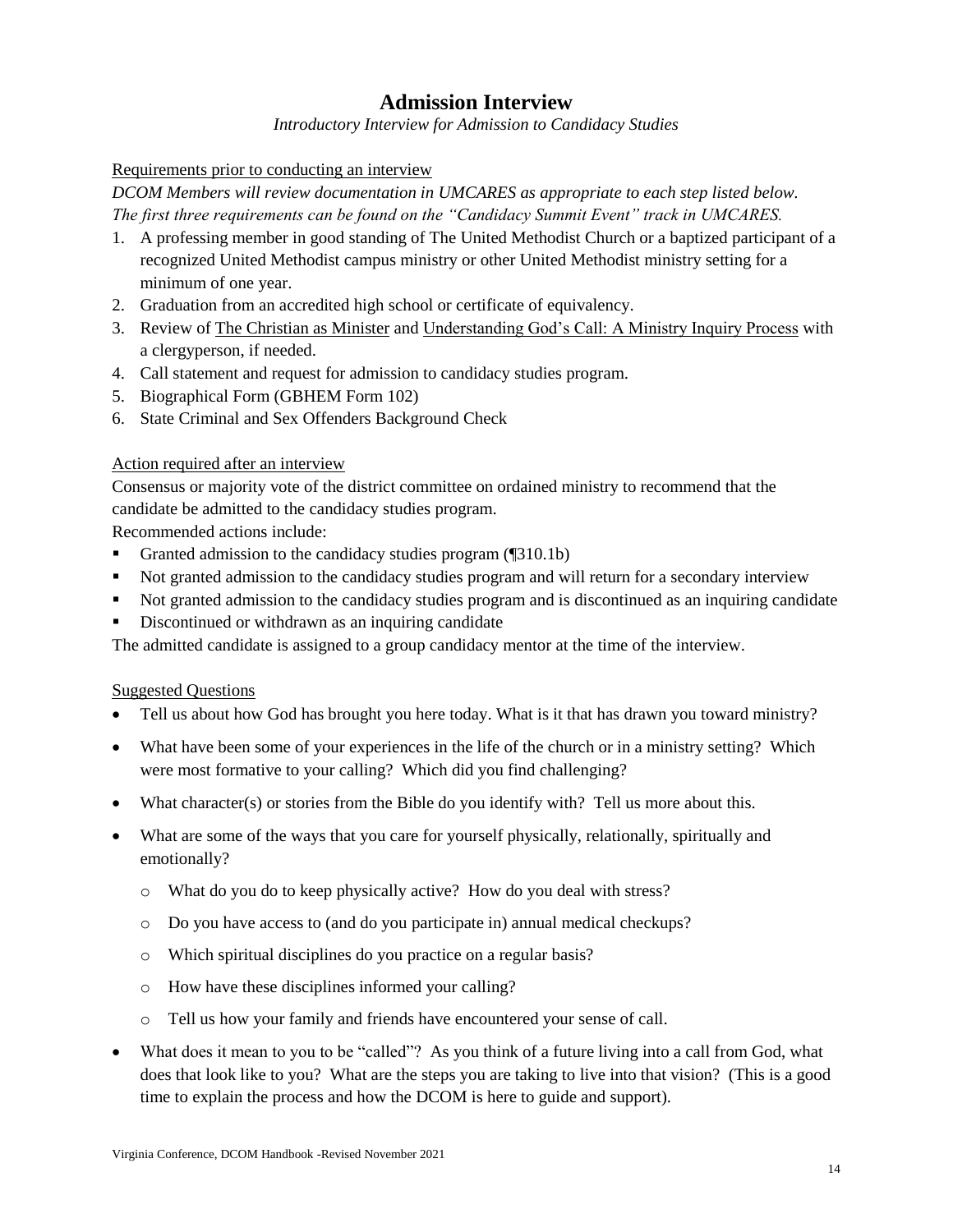## **Request for Withdrawal or Involuntary Withdrawal**

<span id="page-14-0"></span>At any time an inquiring, admitted, certified candidate or local pastor may request withdrawal from the candidacy process. This request should be received in writing from the candidate and include their reason for withdrawal. This letter of request should then be shared among the chair of the district committee on ordained ministry, the district superintendent, and the Center for Clergy Excellence.

At any time the chair and registrar of the district committee on ordained ministry can deem that an inquiring or admitted candidate has not made satisfactory progress or has not maintained an active relationship with the DCOM and recommend to the DCOM that the candidate be discontinued. There is no annual renewal required for inquiring or admitted candidates as the expectation is for them to move into certified candidate status within 18-months of their initial request to begin the process.

- 1. The letter of request for withdrawal should be added as a file to the candidate's UMCARES account under the "Interview with the DCOM" step, by the DCOM Chair or Registrar.
- 2. The chair will notify the committee that a request for withdrawal or a recommendation for discontinuation will be on the agenda for the next meeting.
- 3. The minutes of the meeting will document the reasons for withdrawal or discontinuation and any discussion among the members. This information is crucial should the candidate wish to seek reinstatement at a later time.
- 4. Any correspondence sent to the candidate by the chair after the committee's decision should also be added as a file to the candidate's UMCARES account under the "Interview with the DCOM" step.
- 5. The DCOM Registrar will complete and submit an Action Report in accordance with the committee's decision.
- 6. The Center for Clergy Excellence will upload the minutes of the meeting and mark the candidate's account inactive; recording the action as appropriate in the Business of the Annual Conference.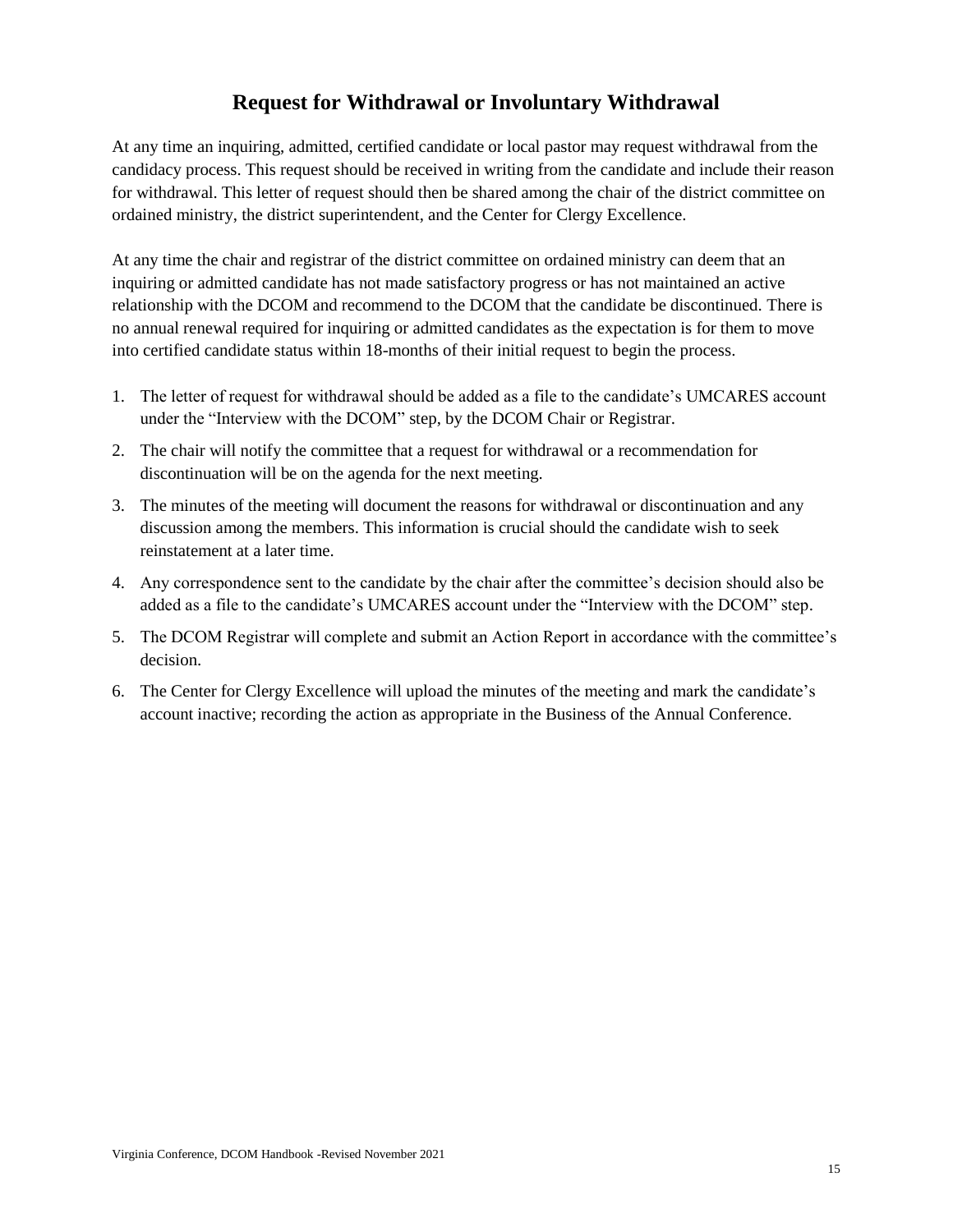## **Certification Interview**

*Certified Candidate Interview for Licensed or Ordained Ministry*

<span id="page-15-0"></span>Requirements prior to conducting an interview

*DCOM Members will review documentation in UMCARES as appropriate to each step listed below.* 

- 1. Declaration of Candidacy (GBHEM Form 104), indicating recommendation by 2/3 vote of the candidate's home church charge conference or equivalent body as specified by the district committee on ordained ministry.
- 2. Candidate's Disclosure Form (GBHEM Form 114, notarized)
- 3. Expanded Background Report (national and county criminal search, DMV record search, consumer credit report, and social security trace)
- 4. Medical Report (On the form provided from GBHEM and the BOM)
- 5. Psychological Assessment
- 6. Written report from the mentor indicating completion of the candidacy studies and verification of attendance at a minimum of three meetings with mentor/mentor group.
- 7. Verification of attendance at Candidacy Summit
- 8. If there is a concern about reading and writing skills, the DCOM could require the TAB test

*As of May 2019, GBHEM requires candidates to complete an EM360 Assessment as part of the denominational "Candidacy" track. If the candidate has completed this assessment, the results will be added to the "Psychological Assessment Report" step. Keep in mind this will be a rolling update and, depending on the timeline of their journey, not all candidates will have completed this assessment.* 

Criteria for certification:

- Spiritual fitness
- Psychological fitness
- Physical fitness
- Potential for effectiveness

#### Action required after an interview

Individual written ballot, three-fourths majority of the district committee on ordained ministry to recommend that the candidate be certified.

Recommended actions include:

- Continued as an admitted candidate
- Discontinued as an admitted candidate
- Granted Certified Candidate status according to  $\sqrt{666.6}$  (3/4 vote)
- Not granted certified candidate status and discontinued as an admitted candidate

Once a candidate is certified, the formal mentor relationship ends and no further mentor report is required.

- **Required to ask the questions in ¶310.2d.**
- **For elder track candidates, cabinet and BOM have requested that questions about itinerancy be asked at this stage.**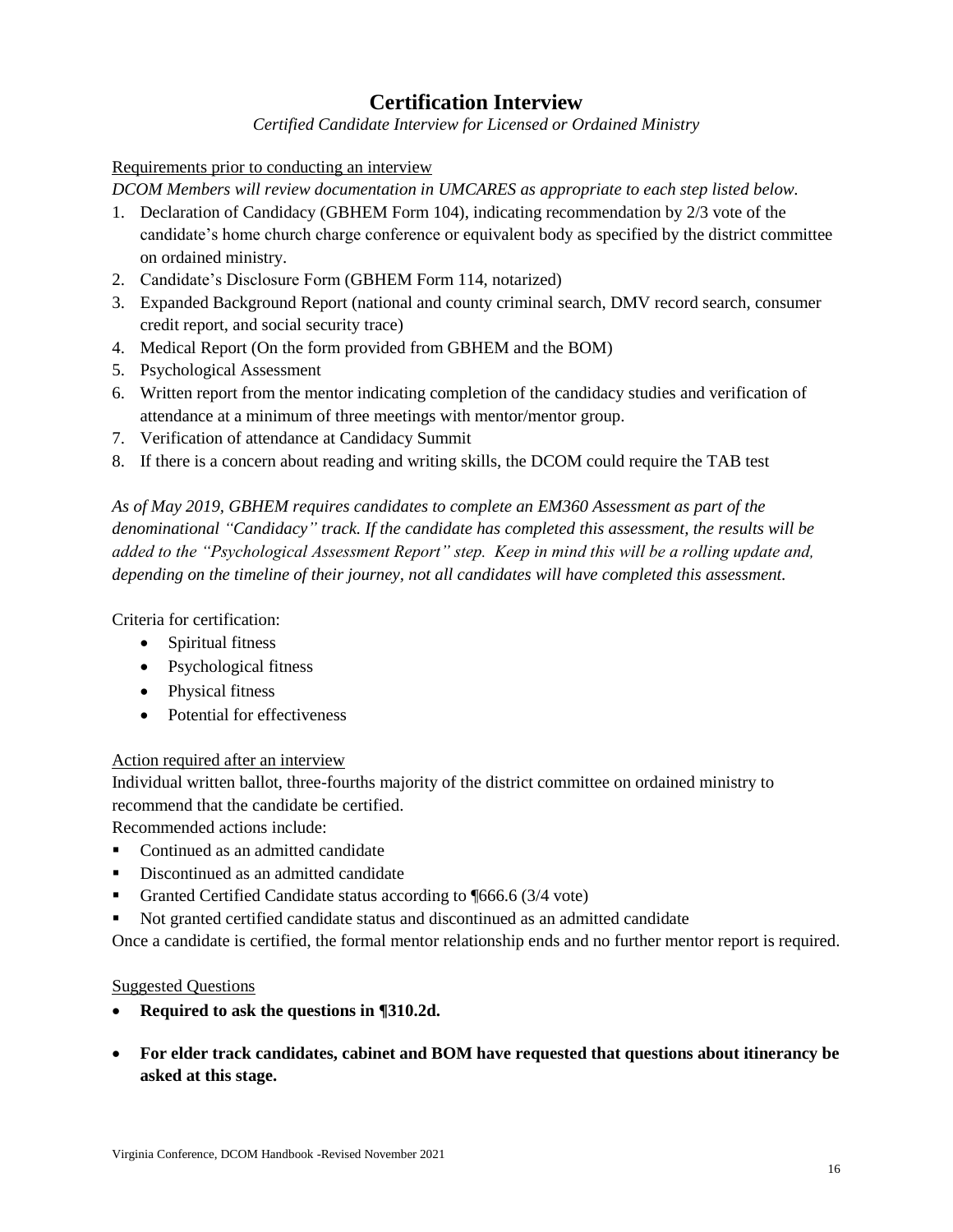- Tell us about your call to ministry. *(Listen for language describing both an internal call and confirmation of that call by the community of faith; use of biblical images; knowledge of the differences in orders of ministry, and a growing sense of where the candidate is called within the orders.)*
- Describe a recent leadership experience that you had in a church/campus ministry/mission environment. What results came from your leadership? What was most challenging? What was most fulfilling? What did you learn about yourself?
- Tell us about a time when you found yourself in a conflict situation, and how you handled it.
- Tell us a time when you did not succeed at something you tried. How did you respond to that failure?
- How are you taking care of yourself physically, emotionally, and relationally? *(If the candidate has any medical issues identified on the medical form, refer to Behavioral Health Guidelines for guidance. It is appropriate to ask a candidate how he/she is managing weight, hypertension, diabetes, or any other condition that could affect their health if put into a stressful ministry environment or that could hamper their effectiveness in lifelong ministry.)*
- Describe your devotional/worship life. Tell us about a time when your spiritual practices were particularly life-giving for you. *(Look for evidence of habitual practice of meaningful spiritual disciplines. If not evident, note in feedback, and follow up at next interview to check for evidence of growing commitment and fruitfulness in this area.)*
- What was your experience of completing the psychological assessment and interview? Ask questions suggested on the psychological report, if deemed appropriate.
- If the candidate has had theological training (seminary or other coursework), ask basic theological questions concerning grace, the kingdom of God, the sacraments. (*Listen for use of biblical images, including OT when appropriate.)*
- If the candidate has completed field education and/or CPE, ask questions integrating their experience with their theological understanding and self-awareness, such as:
	- o What is one thing that you learned about yourself in (CPE/Field Education) that surprised you?
	- o What aspect of your theology was challenged/changed/confirmed in your CPE/Field Education experience?
	- o What leadership and/or relational skill have you identified as needing continued growth through your experience of CPE/Field Education? What plans do you have to address this?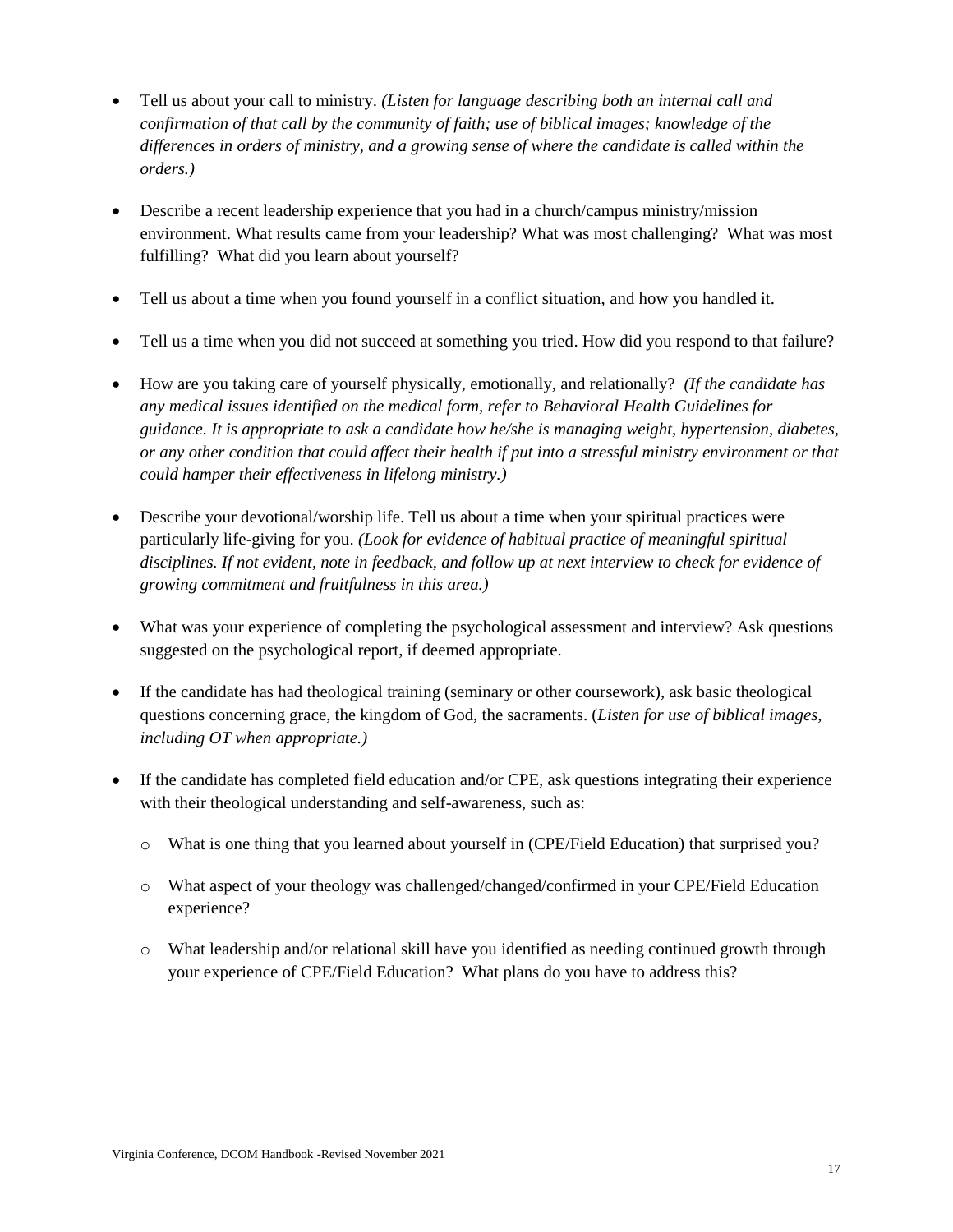## **Renewal of Certified Candidacy – Annual Interview**

<span id="page-17-0"></span>**The district committee chair shall notify the candidate of the renewal requirements and that they are due prior to their scheduled interview.** This information should be reflected in the steps on the Certification Renewal track in UMCARES. This interview may be conducted via video conference if the candidate is in school or ministry far away.

#### Requirements prior to conducting an interview

*DCOM Members will review documentation in UMCARES as appropriate to each step listed below.* 

- 1. If enrolled, an official transcript from the school, college, or seminary showing progress in education in the past 12 months.
- 2. A written report from the candidate on service and leadership in the church with reference to ¶310.2a (i.e. growth in these areas since certification)
- 3. Annual recommendation of renewal by the candidate's home church charge conference or equivalent body as determined by the district committee on ordained ministry.

#### Action required after an interview

Individual written ballot, three-fourths majority of the district committee on ordained ministry to recommend that the candidate's certification be renewed.

Recommended actions include:

- Recommended for renewal as a certified candidate (1313)
- Discontinued or withdrawn as a certified candidate

- Tell us how God has been working in your life this past year.
- What have been some of your experiences in the life of the church or in a ministry setting? Which were most formative to your calling? Which did you find challenging?
- How has your sense of call grown, shifted or changed in the past year?
- How are you balancing your life with work/school, home and self?
	- o Work: Assuming that some income is needed, how is the candidate meeting this need while going to school? If in a ministry setting, ask how the work is forming God's call for him/her. Identify any stressors related to income. If not working professionally in a church setting, ask about their worship community.
	- o (If applicable) School: What classes have you taken this past year that have been particularly meaningful to you? How have you incorporated any of your courses in your ministry setting (paid position or as a lay member)? Have any lessons challenged you theologically? Have any surprised you?
	- $\circ$  Home: If married, ask about how the marital relationship is going and what attention is being given to growing the marriage. If children are involved, ask how parenting is going and how the children adapting to the change in family dynamic as the candidate moves toward the work of ministry. If single, ask questions around friends and family support.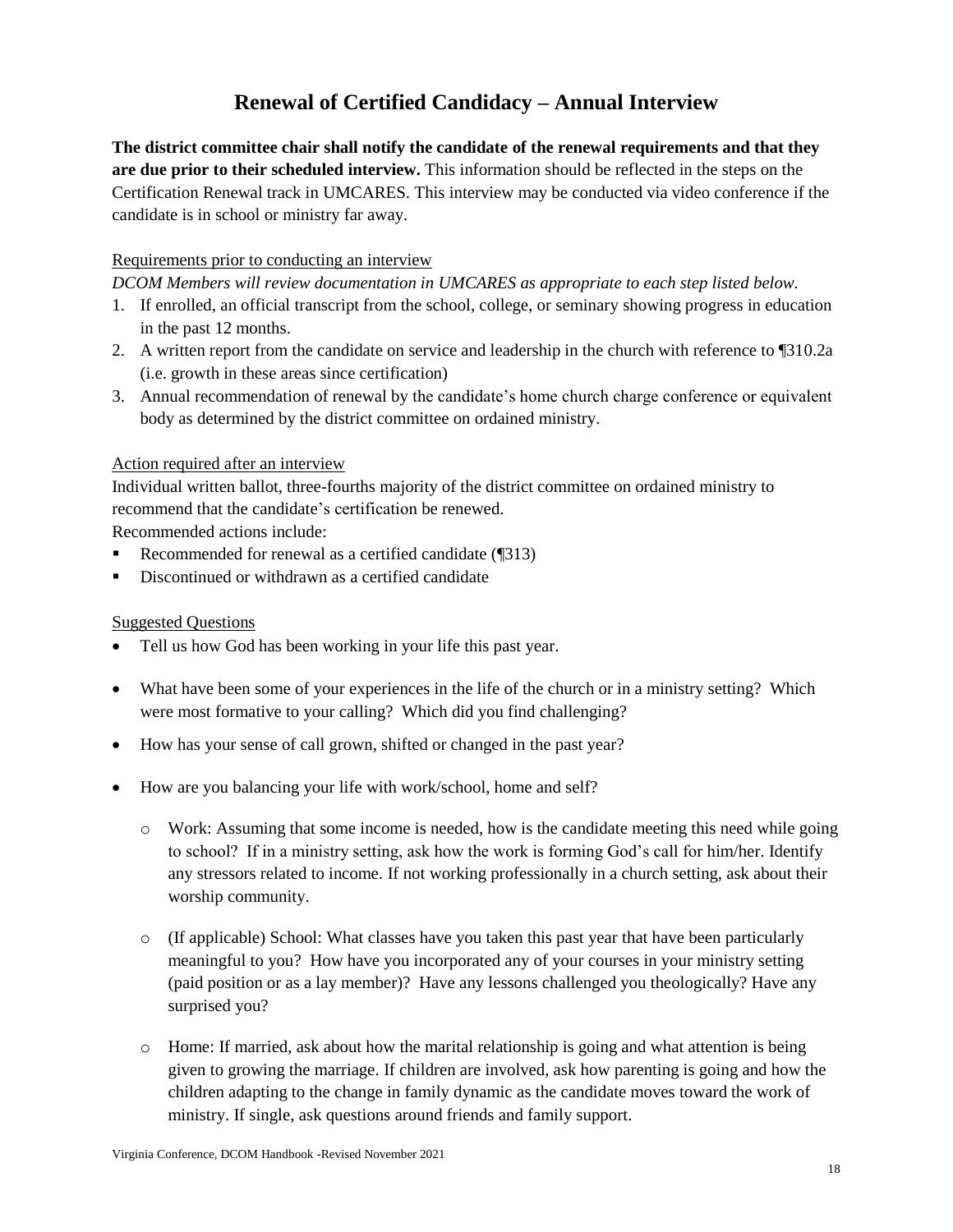- o Self: In what ways are you tending to your spiritual life (beyond homework or sermon prep). Do you participate in annual medical checkups? How are you attending to the needs found in these medical reports? What kind of exercise program do you participate in? What relationships/ interests do you have beyond church/seminary communities? How do you hold yourself accountable to spiritual, physical and relational health?
- Psychological Report: Identify the suggested follow up questions from the psychological report and ask questions specific to findings. The purpose here is to find how the candidate has responded to the findings and how s/he has attended to areas of growth.
- What are your goals for the year ahead? How are you incorporating those goals into your plan for the coming year?
- If the candidate has had the opportunity to take classes in theology, basic theology questions are appropriate as determined by the DCOM.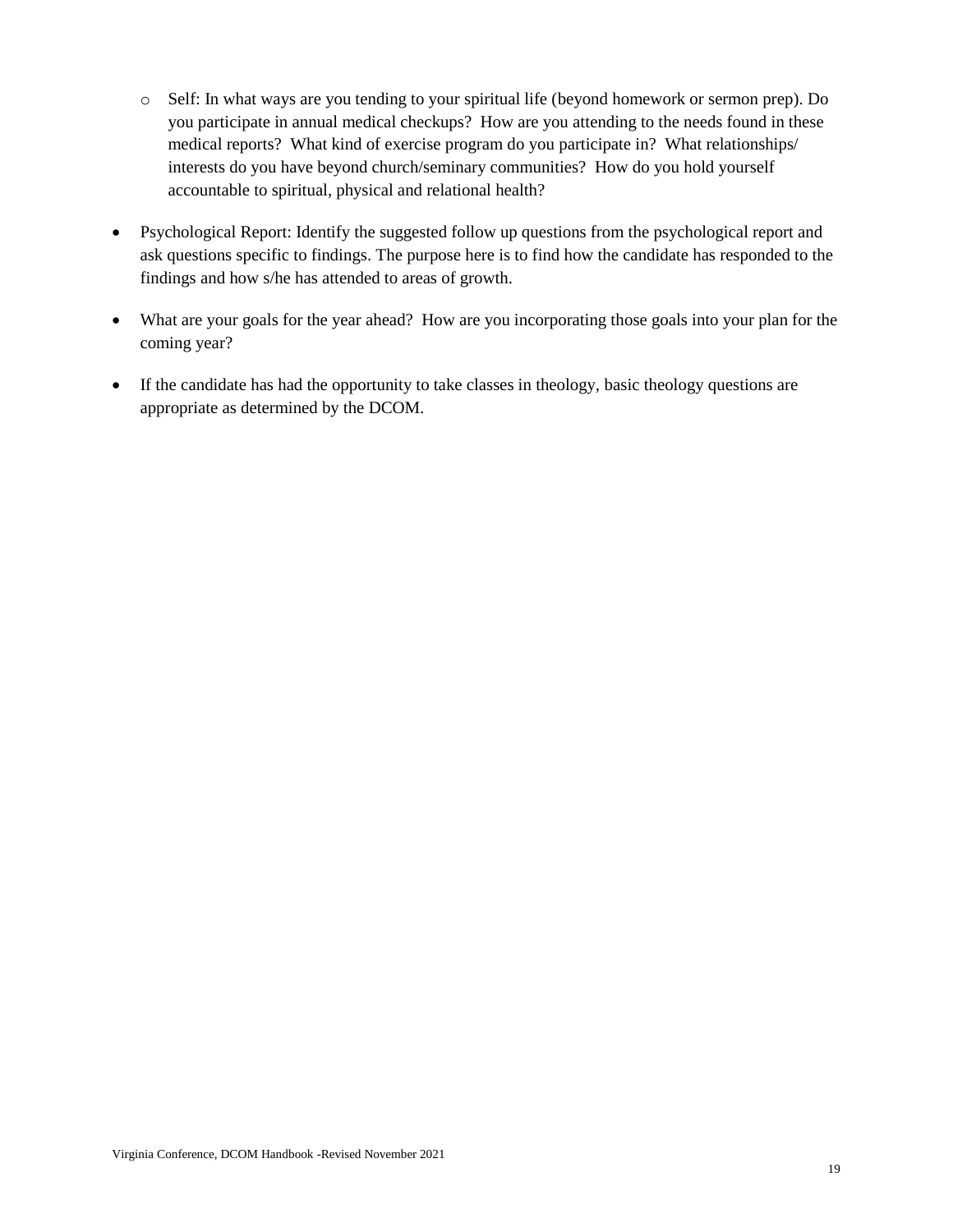## **Transfer of a Certified Candidate or Local Pastor from another District or Annual Conference**

#### <span id="page-19-0"></span>The 2016 Book of Discipline, ¶313.4

*A person who is a certified candidate or who is in the candidacy process may have her or his status or studies accepted by another district committee in the same or another annual conference.*

- 1. Upon receipt of a request from the candidate, contact the Center for [ClergyExcellence@vaumc.org](mailto:ClergyExcellence@vaumc.org) immediately.
- 2. If the candidate has requested to transfer from another district in the Virginia Conference, the Center for Clergy Excellence will move the candidate's account to the new district for the DCOM to review prior to an interview for transfer. An annual renewal interview can be conducted at the same time if appropriate.
- 3. If the candidate has requested to transfer from another annual conference, the candidate requests of his/her district committee that his/her file be emailed to ClergyExcellence@vaumc.org or a paper file may be sent to the Center for Clergy Excellence, P. O. Box 5606, Glen Allen, VA 23058. The candidate should copy [ClergyExcellence@vaumc.org](mailto:ClergyExcellence@vaumc.org) on their request so that the center is aware of the request and from whom they might expect to receive the file.
- 4. The candidate's file must include all of the items required by the Virginia Conference for certification as a candidate, listed as follows:
	- a. Call statement
	- b. Biographical Form (GBHEM Form 102)
	- c. Criminal and Sex Offenders Background Check
	- d. Expanded Background Report (national and county criminal search, DMV record search, consumer credit report, and social security trace)
	- e. Medical Report (GBHEM Form 103)
	- f. Candidate's Disclosure Form (GBHEM Form 114, notarized)
	- g. Record of the Charge Conference approval
	- h. Psychological Assessment
	- i. Written response to ministry questions
	- j. Mentor Report
	- k. Action report for certification as a candidate
	- l. Annual renewal of candidacy, if applicable.

For a **licensed local pastor**, all of the preceding items plus:

- m. Documentation of licensing (copy of the license)
- n. Annual renewal of the license for pastoral ministry
- o. Transcripts (seminary or Course of Study) if applicable
- p. Transcripts of undergraduate education if applicable
- q. Recommendation from the current district superintendent.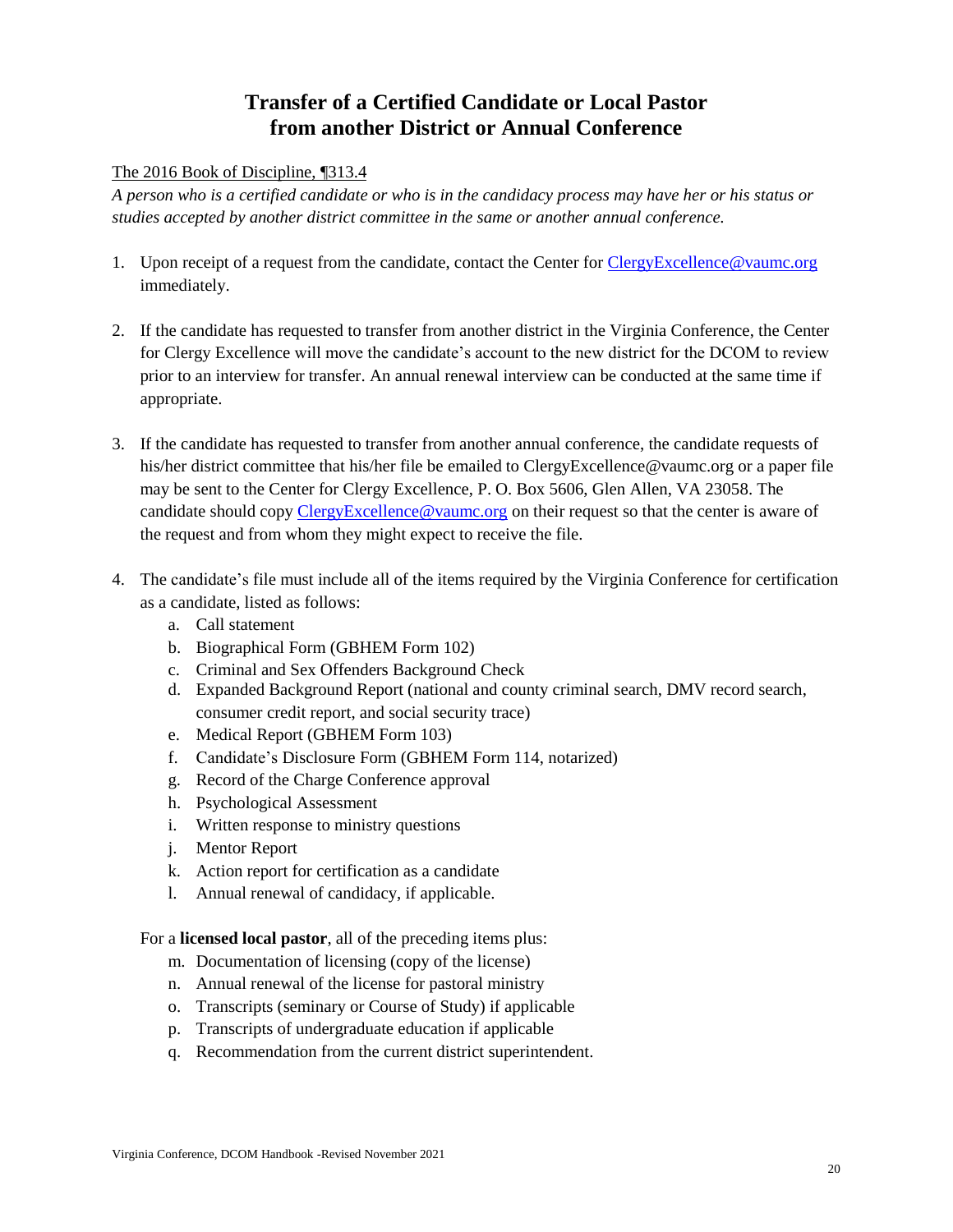- 5. Once the candidate's file has been received by the Center for Clergy Excellence, it will be uploaded to UMCARES. Notification will be sent to the district committee chair and district superintendent that the file is now available.
- 6. The District Committee on Ordained Ministry reviews the candidate's documents. An interview is required prior to accepting the transfer of candidacy.
- 7. If the candidate is certified and is requesting local pastor status, the district committee makes a recommendation regarding licensing by the Virginia Conference. Licensing is dependent upon the person receiving an appointment in the Virginia Conference.
- 8. The action is reported by the DCOM Registrar on the Action Report Form available in UMCARES.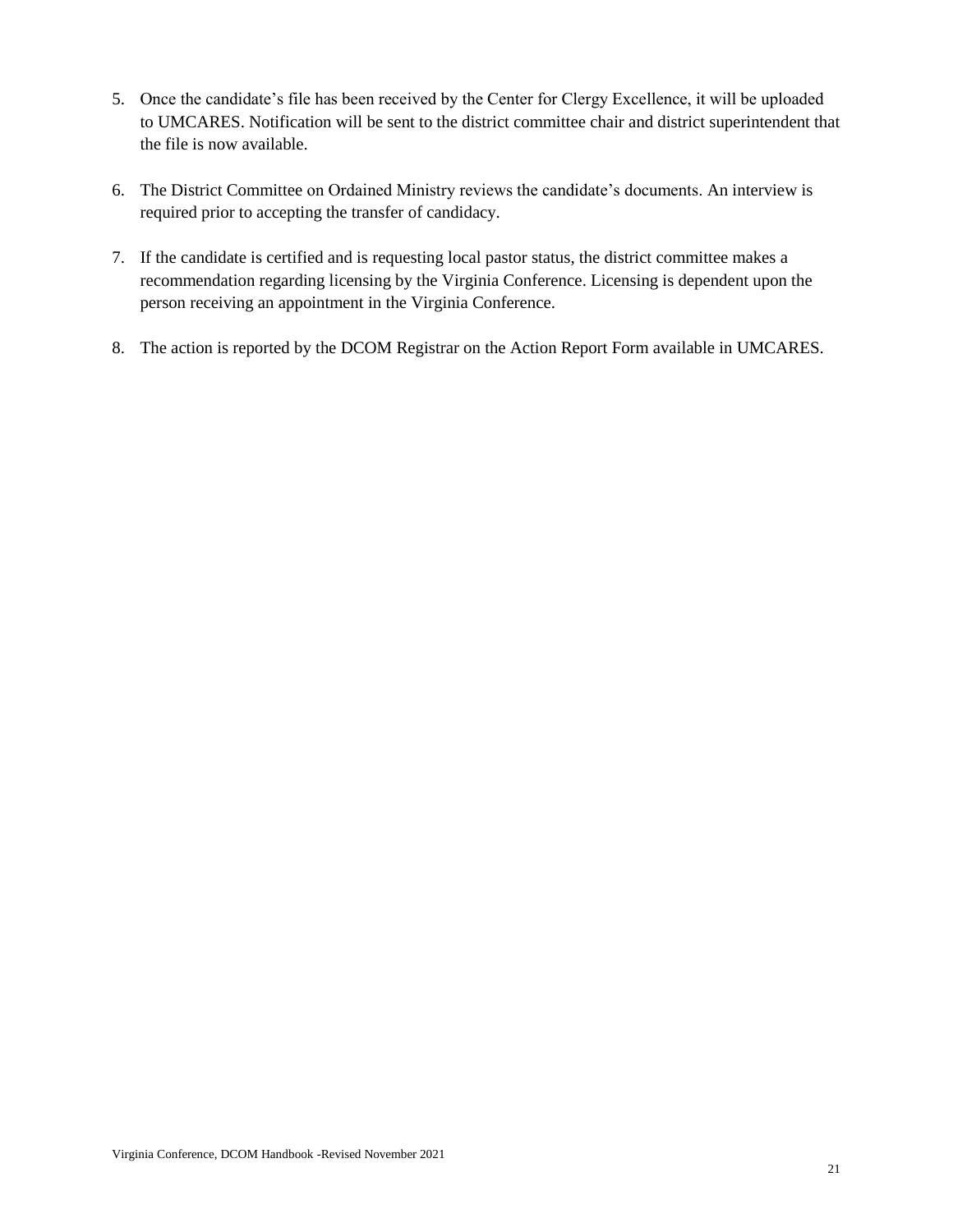## **Licensing Interview**

*Recommendation to be Licensed for Pastoral Ministry (Local Pastor)*

<span id="page-21-0"></span>Requirements prior to conducting an interview

*DCOM Members will review documentation in UMCARES as appropriate to each step listed below.* 

**1. Certification as a candidate for ministry (see requirements page for Certification Interview).**

*An action to recommend for certification must precede a recommendation for licensing.* 

- 2. Sermon manuscript and preaching video
	- a. The setting for preaching may not necessarily be a Sunday morning worship service. For example, the candidate can gather friends in a chapel, speak at a mid-week service or a nursing home—candidate simply must preach before a gathered group.
	- b. Length of the sermon shall be 10 to 15 minutes only.
	- c. Candidate may choose any scripture.
- 3. Sermon description in a separate document, candidate responds to the following questions:
	- 1. What is the sermon title?
	- 2. What is the biblical text for the sermon?
	- 3. When and where was the sermon preached?
	- 4. Write a one sentence purpose statement/focus for this message.
	- 5. What do you want the hearers to do or be as a result of this message?
	- 6. After viewing the video, what is your personal evaluation of your sermon and preaching?
- 4. Written responses to the following questions (minimum of 3 and maximum of 5 pages total for all questions, typed and double spaced):
	- 1. What is the meaning and significance of the Sacraments?
	- 2. Talk about the nature of the Kingdom of God and then use a Biblical parable to illustrate one aspect of the Kingdom.
	- 3. What is your understanding of the Wesleyan concept of divine grace?
	- 4. How will you discern and implement God's vision for your ministry setting?

#### Criteria:

- Spiritual fitness
- Psychological fitness
- Physical fitness
- Potential for effectiveness

#### Action required after an interview

Majority vote of the district committee on ordained ministry to specify and recommend full time local pastor, part time local pastor, or student\* local pastor.

Recommended actions include:

- Recommended for licensing as a Full-time Local Pastor (first time)
- Recommended for licensing as a Part-time Local Pastor (first time)
- **Eligible to attend Licensing School**
- Not recommended for licensing as a local pastor
- Recommended for licensing as a Student Local Pastor

If recommended, the candidate will have to register for and complete Licensing School prior to receiving their license for pastoral ministry.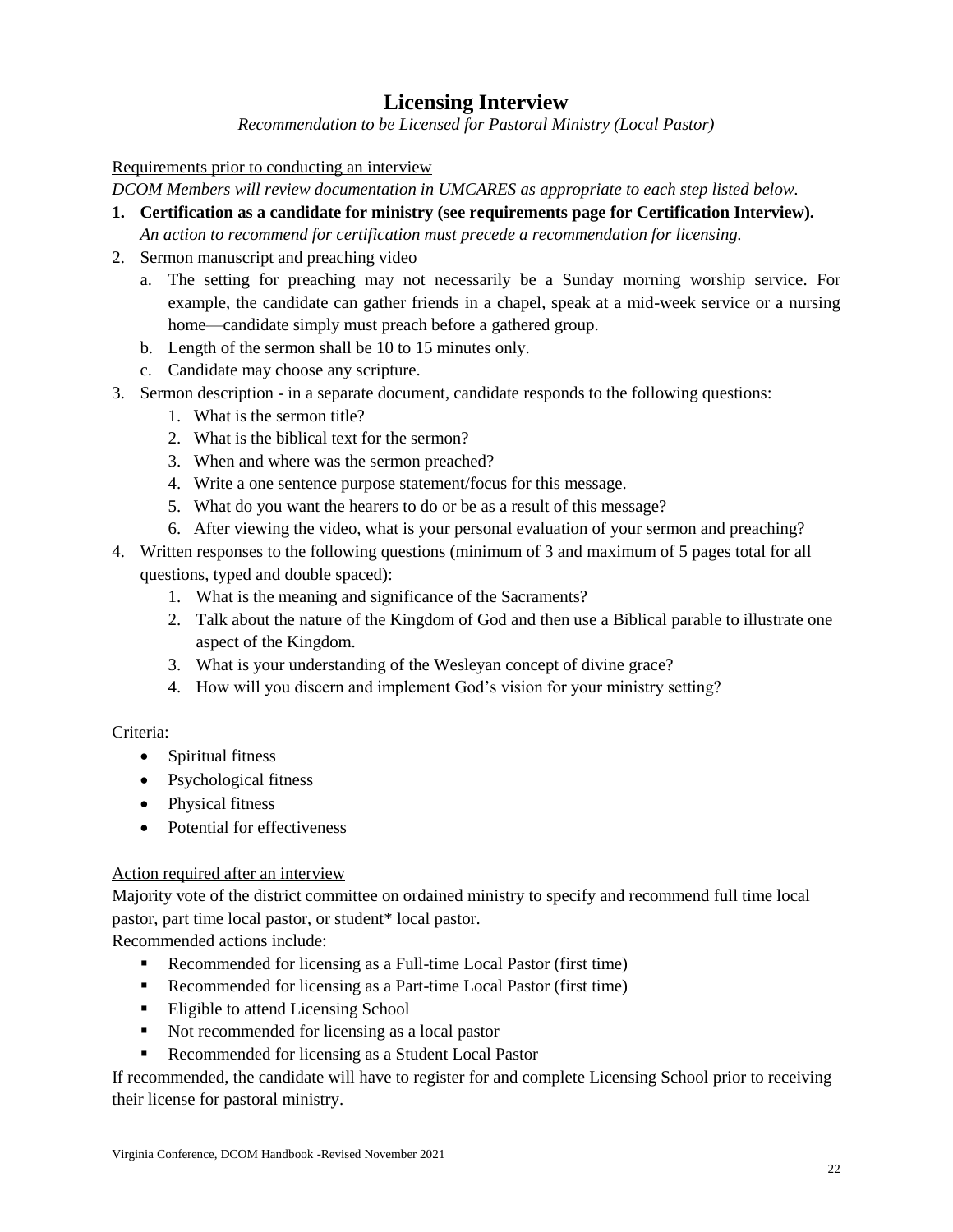\* "Student local pastor" applies only to a local pastor from another annual conference who is also a seminary student serving an appointment in Virginia.

- Tell us about how you went about preparing the sermon that you submitted. How did you select the scripture for your sermon?
- What resources are helpful to you in preparing for worship and preaching?
- Explore further the responses the candidate gave in the paper related to sacraments, Kingdom of God and God's vision for ministry.
- How will you prepare a family for the baptism of an infant?
- Tell us about a time when you served as a leader of a team. What do you know about your leadership style and strengths?
- Tell us about a time when you disagreed with someone in church. How did resolution occur? How do you typically deal with frustration?
- Tell us about a time when you implemented a change in your church. What came from your efforts? What did you learn about yourself or your context?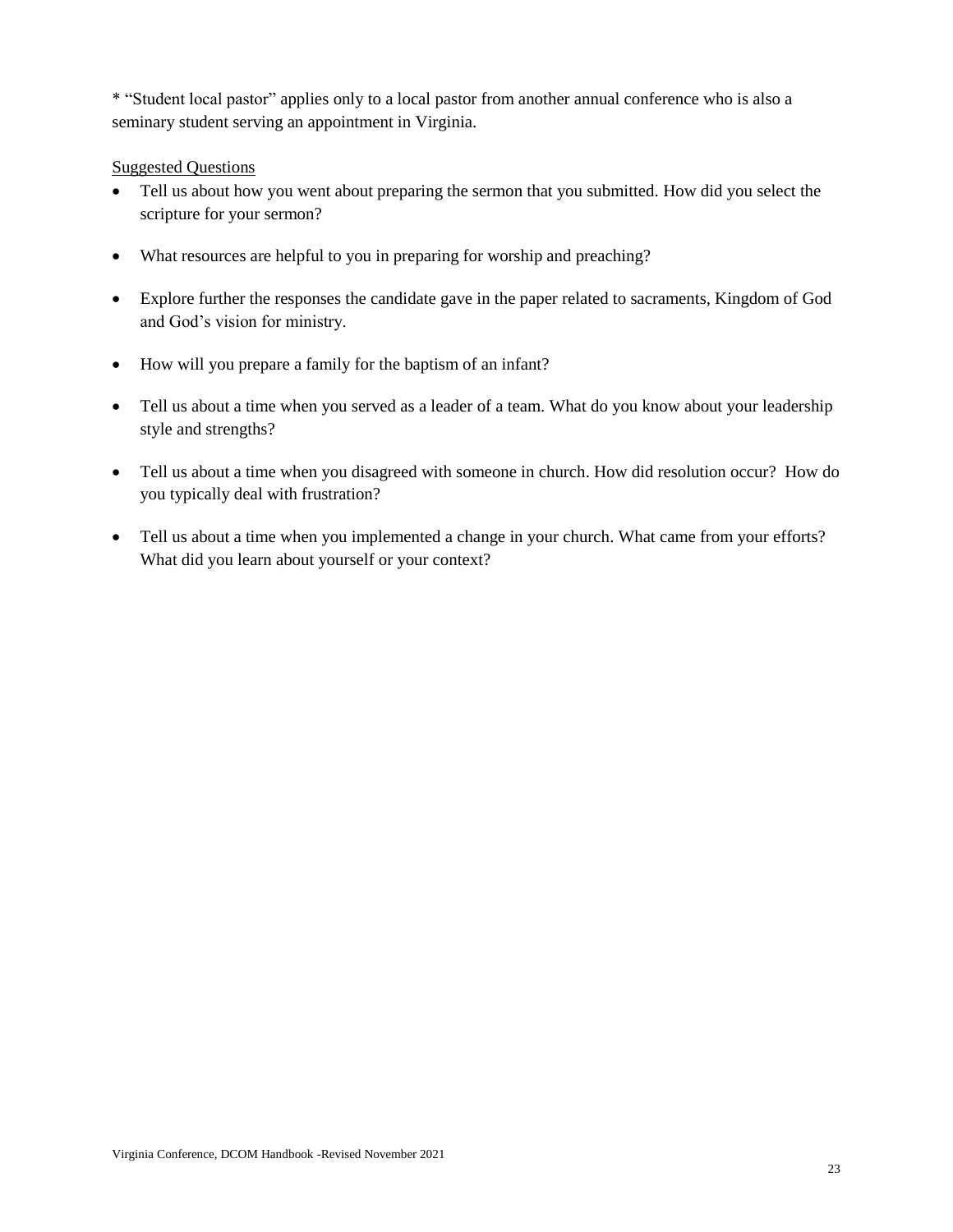## **Renewal of Local Pastor License – Annual Interview**

<span id="page-23-0"></span>**The district committee chair shall notify the local pastor of the renewal requirements and that they are due prior to their scheduled interview.** This information should be reflected in the steps on the License Renewal track in UMCARES. Each local pastor will be interviewed individually, not collectively in the presence of a group of local pastors.

#### Requirements prior to conducting an interview

*DCOM Members will review documentation in UMCARES as appropriate to each step listed below. Note that all local pastors are assigned to the same renewal track and thus are responsible only for the steps that apply to their year in ministry.* 

1. Written responses to the questions below (submitted through UMCARES) as appropriate to their year in ministry:

Year 1 - Leadership

- What are the local church committees required by the *Book of Discipline* and what is the function of each?
- How is your church structured for mission and ministry?
- How are you using the distinctive Wesleyan emphases and characteristics of The United Methodist Church to lead your church in making disciples of Jesus Christ?
- Describe leadership qualities which you demonstrate in your ministry and the strengths and weaknesses of those qualities.

Year 2 - Theology

- How do you apply United Methodist theology in your teaching?
- Describe ways your congregation lives out the theology of grace.
- In what ways has your theology of grace shaped your understanding of the Sacraments?

Year 3 - Practice of Ministry

- How has your preaching improved since you were licensed?
- In what ways have your spiritual disciplines affected your practice of leadership in ministry?
- Describe ways you lead your congregation in offering pastoral care?
- Bring a recent worship bulletin and be prepared to talk about your order of worship.
- Describe ways that, in partnership with laity, you make disciples of Jesus Christ, and train and empower these disciples to produce tangible fruits of love of God and love of neighbor.

Year 4 and beyond

- In years 4 and 5, questions have been provided in UMCARES as discussion starters.
- If not a question the local pastor chose to answer, talk with them about how they apply their education to their ministry setting.
- For those who have completed COS or M.Div., track continuing education requirements and review progress.
- 2. Education progress through transcripts of undergraduate school, Course of Study or Seminary course work; or, continuing education certificates and report if their education is complete.
- 3. Copy of the annual evaluation by P/SPRC. *All local pastors must have one evaluation per 12-month period.*
- 4. Mentor Report (if applicable)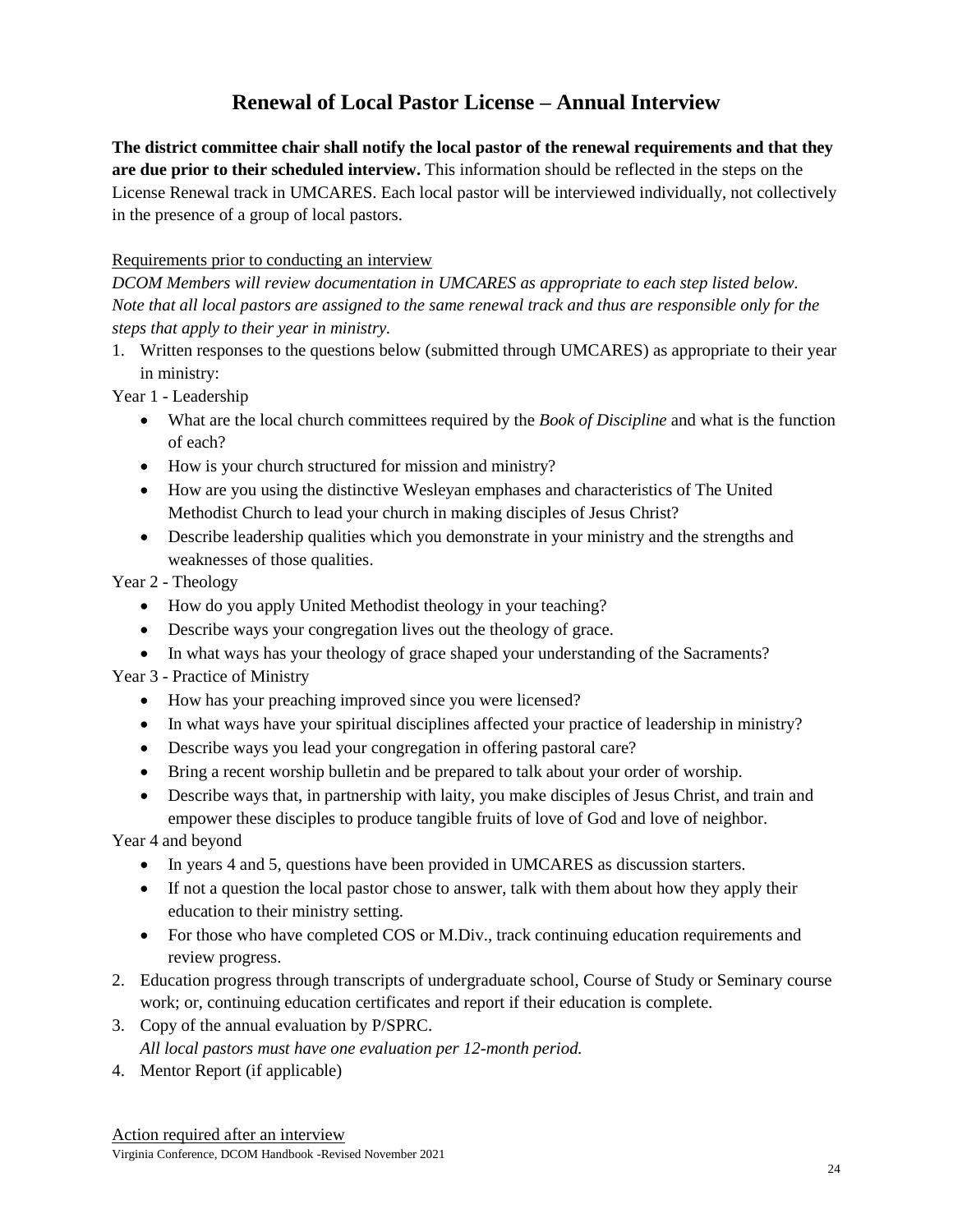Majority vote of the district committee on ordained ministry to specify and recommend renewal of full time, part time or student\* local pastor.

Recommended actions include:

- Recommended for renewal as a Full-time Local Pastor
- Recommended for renewal as a Part-time Local Pastor
- Recommended for renewal as a local pastor not currently appointed (MQ20)
- Recommended for renewal as a Retired Local Pastor, serving an appointment *Applies to previously retired pastor projected for or continuing in an appointment*
- Recommended as a Retired Local Pastor, either entering or returning to retirement *Applies to first time retirement or renewal without a projected appointment*
- Discontinued as a local pastor yet renewed as a certified candidate
- Discontinued as a local pastor and as a certified candidate
- Recommended for renewal as a Student Local Pastor

\* "Student local pastor" applies only to a local pastor from another annual conference who is also a seminary student serving an appointment in Virginia.

- Review the responses in the written ministry report.
- Focus on the candidate's areas of strength and areas for growth rather than spending a lot of time on what is going on or not going on in their church. Be careful to not spend the time evaluating the church/charge but keep the focus on the local pastor and his/her role, skills, self-growth and pastoral identity.
- What/where are your support systems? How are you making time for family and/or self-care?
- How are you caring for your health? How do you get exercise, manage stress, cultivate relationships and interests beyond your ministry setting?
- How do you integrate your personal and professional responsibilities? Do you experience tensions between family/self and church expectations of your work, your time or your identity?
- What were your goals or objectives for personal or professional growth last year? What did you do toward accomplishing these goals and how well did it work?
- What was your Course of Study focus last year? Did you find it helpful/useful? What changes or improvements to your practice of ministry can you identify as a result of the Course of Study?
- What are your plans for the future? Continuing education plans? Plans for ordination or associate membership?
- In what ways have you grown spiritually in the past year, both personally and as a pastor? What do you feel were the causes of this growth?
- How do you equip laity in your church? Share some specific examples.
- What was the most difficult challenge you faced as pastor this past year and how did you meet it? What did you learn from it? How do you feel you have grown as a result of it?
- Talk about your pastoral appointment? Has it been what you expected when you felt called to become a local pastor? In what ways have you been surprised? In what ways have you been affirmed that you are properly responding to God's call in your life.
- What is the single most important thing you need at this point in time to become a better pastor?
- What was the greatest joy you experienced in the past year? Why do you feel this was so?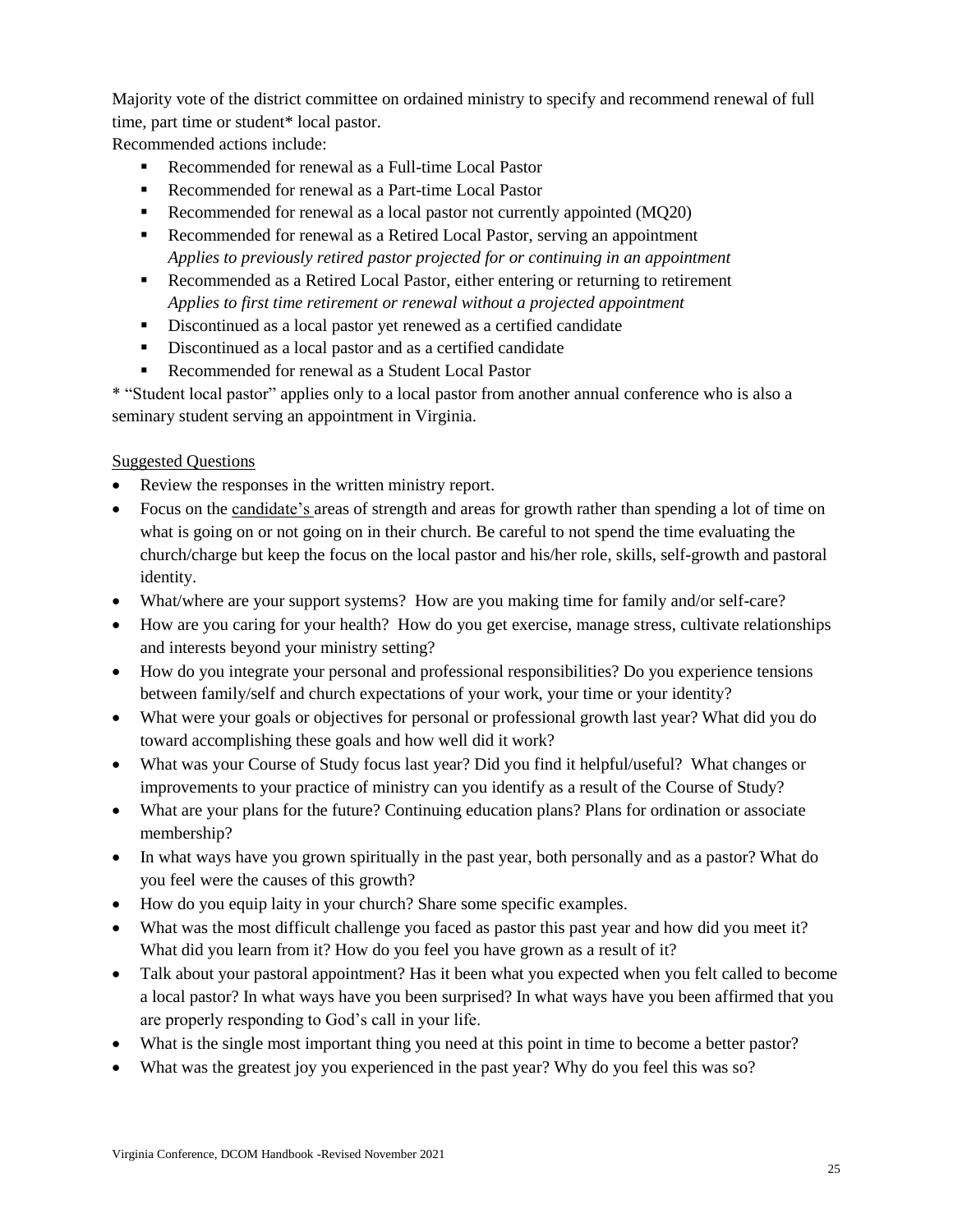## Retired Local Pastors (*2016 Book of Discipline*)

#### <span id="page-25-0"></span>**¶320.5 Retirement of local pastors and status**

*5. Retirement of Local Pastor—A local pastor who has made satisfactory progress in the Course of Study as specified in ¶ 318.1 or .2 may be recognized as a retired local pastor. Retirement provisions for local pastors shall be the same as those for clergy members in ¶ 358.1, .2, .4, with pensions payable in accordance with ¶ 1506.5a. Retired local pastors may attend annual conference sessions with voice but not vote. A retired local pastor may be appointed by the bishop to a charge and licensed upon recommendation by the district committee on ordained ministry without creating additional claim upon the conference minimum compensation nor further pension credit.*

- In Virginia, an initial recommendation regarding "satisfactory progress in the COS" for retirement is required by the DCOM.
- A letter of request to retire should be submitted by the local pastor to the District Superintendent, with a copy to the Center for [ClergyExcellence@vaumc.org.](mailto:ClergyExcellence@vaumc.org)
- An interview and subsequent minutes with an Action Report is required of the district committee on ordained ministry.
- The DCOM minutes are received and reviewed by the Retirement Committee of BOM prior to their recommendation for retirement.
- For licensing and appointment as a retired local pastor, an annual interview and recommendation by the DCOM is required (and reported on an Action Report form).

#### **¶316.8 Retired local pastors serving in the local church where they hold membership**

*8. Local pastors who have completed the Course of Study may upon retirement annually request from the District Committee of Ordained Ministry and the bishop a license to continue to serve in the local church where they hold membership for the purpose of providing sacramental rites of baptism and Holy Communion, at the request of the appointed pastor.*

- A letter of request should be submitted annually by the pastor in charge to the Bishop and chair of the district committee on ordained ministry.
- An interview is not necessarily required; however, recommendation by the DCOM is required annually and reported in writing to the Bishop for approval.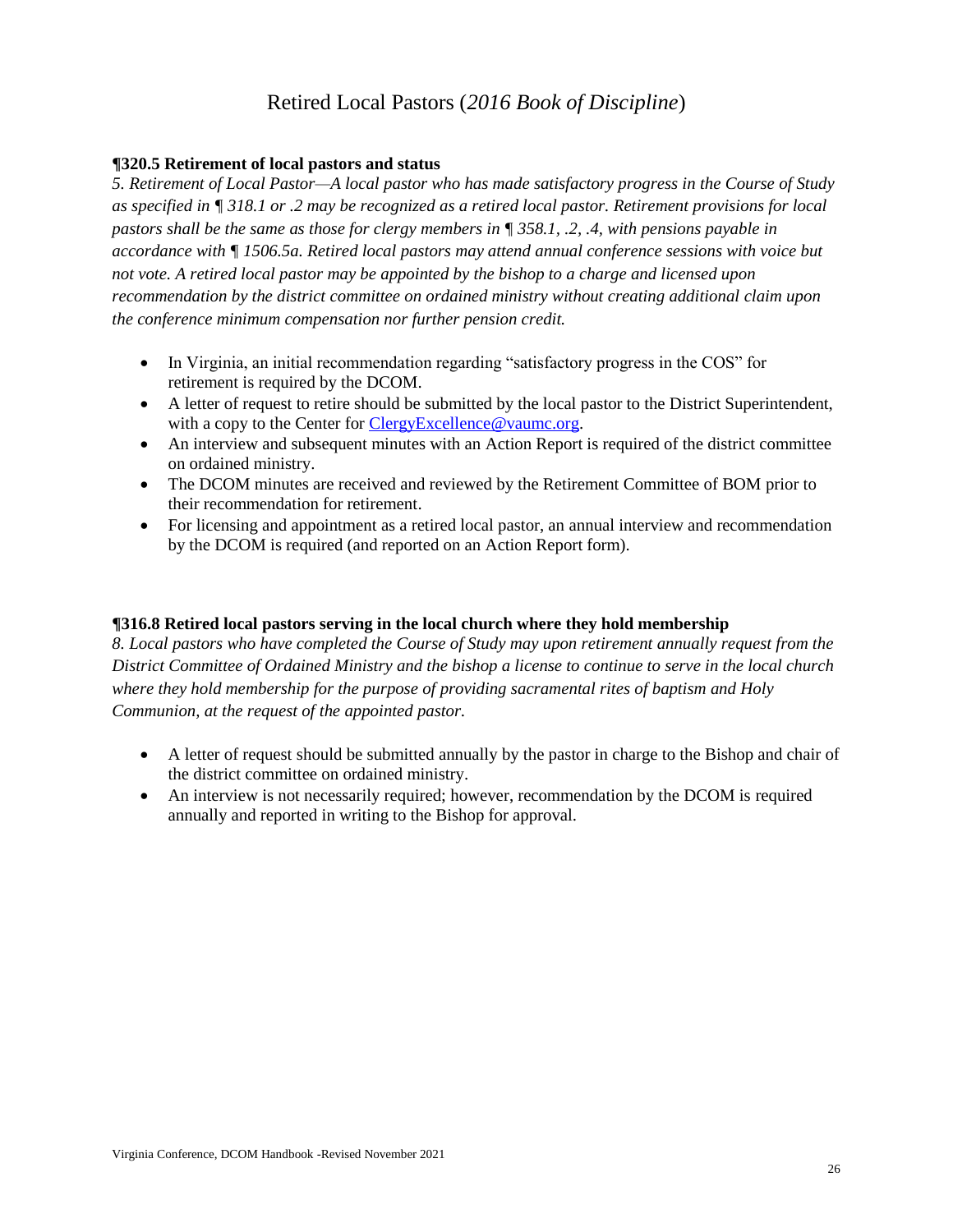| FOCUS                     |     | Bible                                       |     | Theology                                                 |     | Congregational<br>Life      |     | Pastoral<br>Identity                                  |
|---------------------------|-----|---------------------------------------------|-----|----------------------------------------------------------|-----|-----------------------------|-----|-------------------------------------------------------|
| Foundation<br>Year One-   | 121 | Introduction<br>Bible I:                    | 122 | Introduction<br>Theological<br>Heritage I:               | 123 | Formation &<br>Discipleship | 124 | Transformative<br>Leadership                          |
| Year Two                  | 221 | Bible II: Torah &<br>Israel's History       | 222 | Heritage II: Early<br>Theological<br>Church              | 223 | Sacraments<br>Worship &     | 224 | Administration &<br>Polity                            |
| <b>Year Three</b>         | 321 | <b>Bible III: Gospels</b>                   | 322 | Reformation<br>Heritage III:<br>Theological<br>Medieval- | 323 | Congregational<br>Care      | 324 | Preaching                                             |
| <b>Year Four</b>          | 421 | Bible IV: Prophets,<br>Psalms & Wisdom<br>ä | 422 | Heritage IV:<br>Theological<br>Movement<br>Wesleyan      | 423 | Mission                     | 424 | Ethics                                                |
| Integrative<br>Year Five- | 521 | Bible V: Acts,<br>Revelation<br>Epistles &  | 522 | Theology in the<br>Contemporary<br>Church                | 523 | Evangelism                  | 524 | Theological<br>Reflection:<br>Practice of<br>Ministry |

**Course of Study<br>Basic Five-Year Curriculum**<br>(Provisional Approval August 8, 2013)

<span id="page-26-0"></span>Course of Study, Basic Five -Year Curriculum

Virginia Conference, DCOM Handbook -Revised November 2021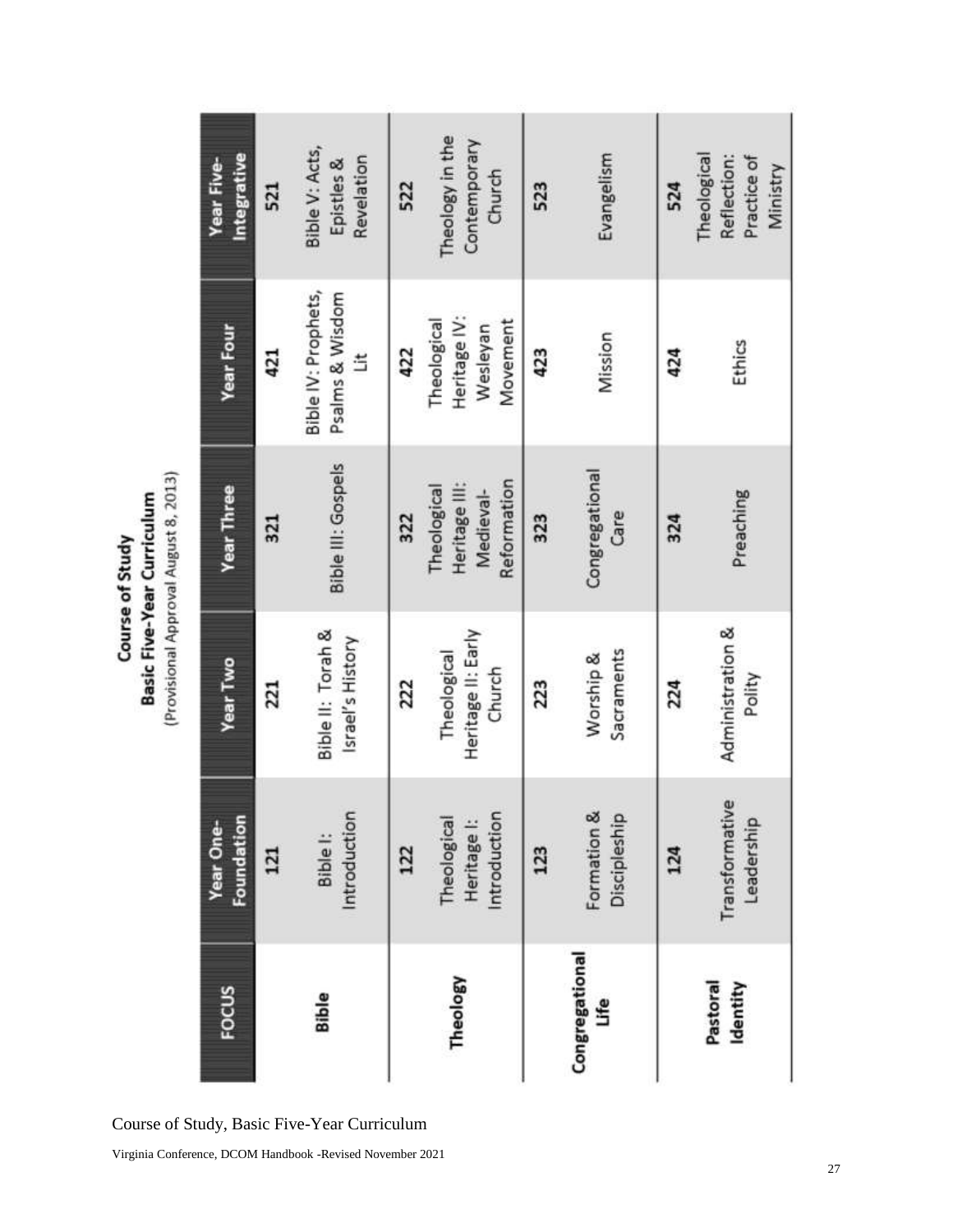## **Recommendation for Associate Membership**

<span id="page-27-0"></span>The local pastor will submit to the Center for Clergy Excellence their application request between July 1 and August 15. Upon receipt of that request, the local pastor will be placed on the "Applying for Associate Membership" track and should contact the chair of their district committee to schedule an interview at the earliest possible date.

*If the candidate was continued, but not returning in the area of Theology, the DCOM Chair should indicate the area the writing sample should address.*

#### Requirements prior to conducting an interview

- 1. Reached the age of 40
- *2.* Annual renewal of license for pastoral ministry with service as a full time local pastor for four years (or granted equivalency)
- 3. Completed the five-year Course of Study
- 4. Completed, or will complete by June 1 of the coming year, a minimum of sixty semester hours toward the Bachelor of Arts or equivalent degree in a college or university approved by the University Senate.
- 5. Declared their willingness to accept continuing full-time appointment.

#### *DCOM Members will review documentation in UMCARES as appropriate to each step listed below.*

- 6. Bulleted responses to each of the questions in the three categories as follows:
	- a. Questions for the Theology Paper
	- b. Questions for the Vocation and Leadership Paper
	- c. Questions for the Practice of Ministry Paper

If the candidate was previously continued by the Board of Ordained Ministry, they may respond only to the areas they were continued in, as indicated in their feedback letter.

- 7. A writing sample consisting of a 200 word response to one of the questions in the Theology Paper.
- 8. If the district committee will also take action to renew the local pastor as part of this interview, see the requirements on the Renewal of Local Pastor License guidelines page.

#### Criteria:

- Areas of competencies
- Academic background
- Consider current practice of ministry
- Review how theological understanding has evolved since licensing
- Effectiveness in ministry will be evaluated in three areas: theology, vocation and leadership, and practice of ministry.

#### Action required after an interview

A three-fourths majority vote by the district committee on ordained ministry to recommend for associate membership.

Recommended actions include:

- Recommended for annual renewal of license for ministry *[if included as part of the interview]*
- Recommended for Associate Membership according to [322.1]
- Not recommended for Associate Membership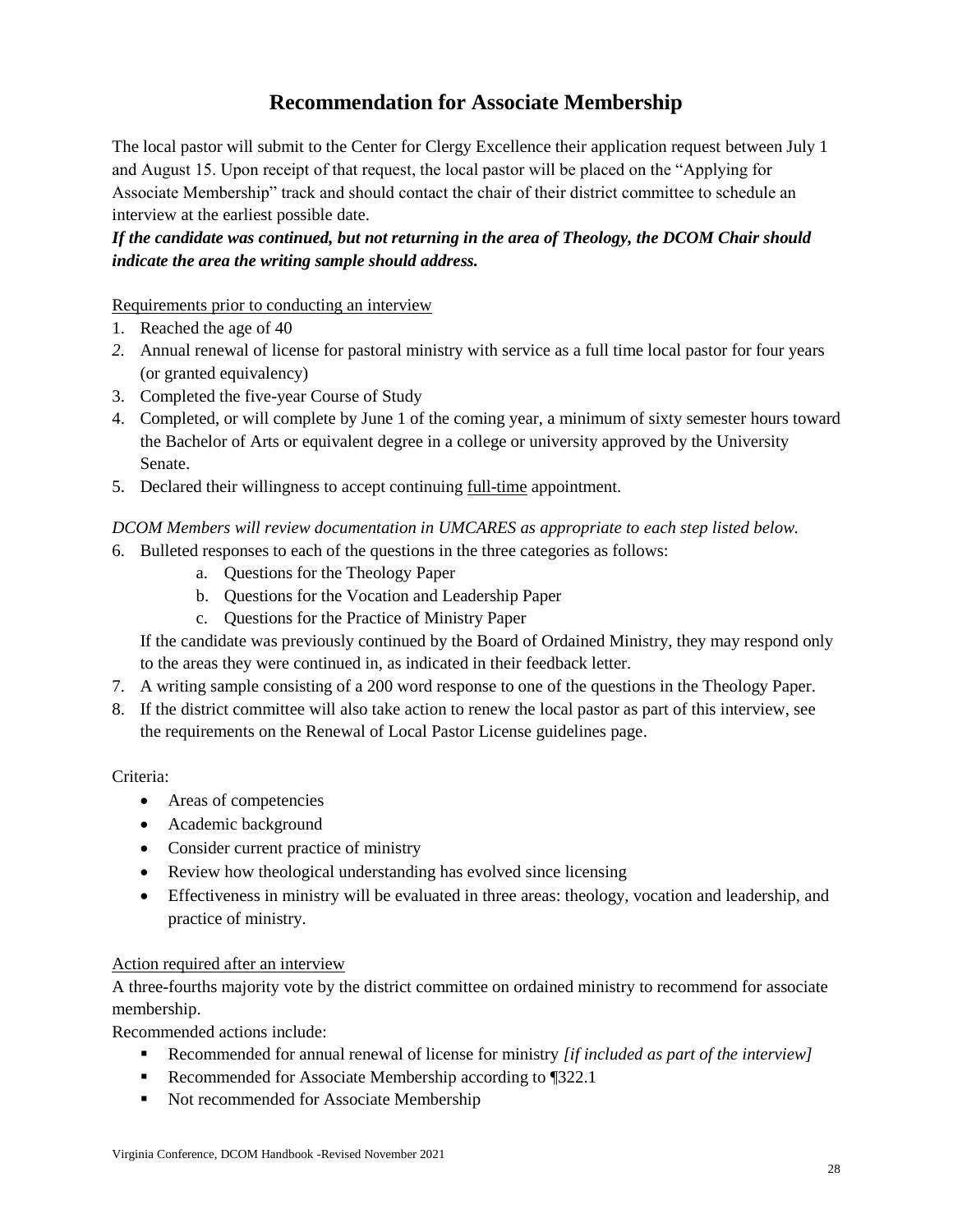DCOM Chair completes the narrative recommendation and submits this report to the Board of Ordained Ministry (via UMCARES).

- The bulleted responses and content of the writing sample are excellent sources of questions and discussion with the candidate.
- All of us are called by God. Share about your specific call to associate membership. Why are you seeking the conference relationship of associate membership?
- How has your theology changed since you have been in the Course of Study?
- Where/what are your support systems?
- What did you learn about yourself and about ministry through the CPE experience (if completed)?
- Questions that integrate candidate's theology/Course of Study educational experiences with their practice of ministry.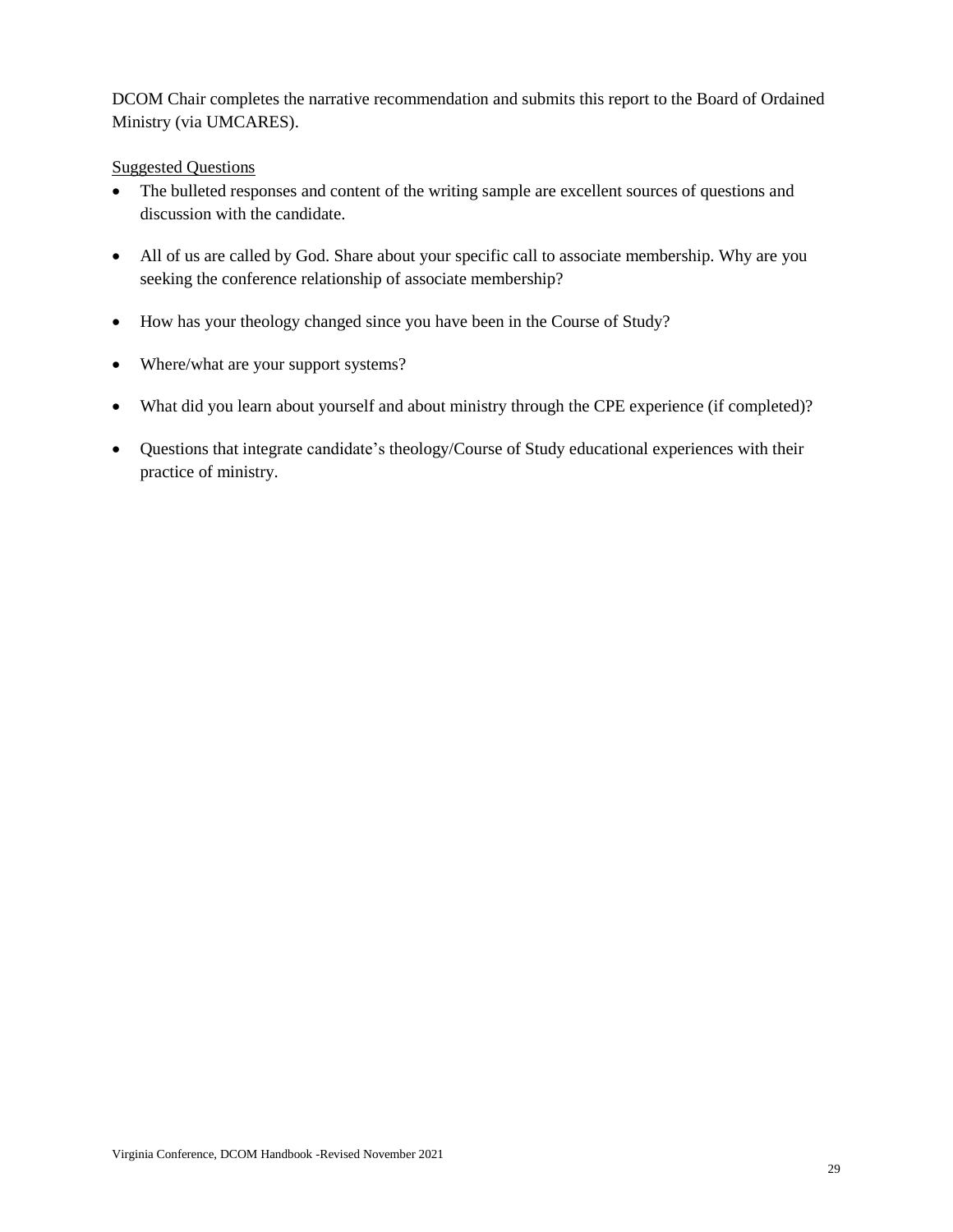## **Recommendation for Provisional Membership**

<span id="page-29-0"></span>The candidate will submit to the Center for Clergy Excellence their application request between July 1 and August 15. Upon receipt of that request, the local pastor will be placed on the "Applying for Provisional Membership" track and should contact the chair of their district committee to schedule an interview at the earliest possible date.

*If the candidate was continued, but not returning in the area of Theology, the DCOM Chair should indicate the area the writing sample should address.*

#### Requirements prior to conducting an interview

- 1. Certified candidate or licensed local pastor for at least one year prior to desired election to provisional membership. Annual renewal of certified candidacy or license for pastoral ministry if certified for longer than one year.
- 2. Completed a bachelor's degree from a college or university recognized by the University Senate.
- 3. Met the educational requirements of the VA Conference Board of Ordained Ministry (which include the educational requirements in ¶324) by one of three options - see Appendix.

*DCOM Members will review documentation in UMCARES as appropriate to each step listed below.* 

- 4. Bulleted responses to each of the questions in the four categories as follows:
	- a. Questions for the Call Paper
	- b. Questions for the Theology Paper
	- c. Questions for the Practice of Ministry Paper
	- d. Questions for the Personal Growth and Development Paper

If the candidate was previously continued by the Board of Ordained Ministry, they may respond only to the areas they were continued in, as indicated in their feedback letter.

- 5. A writing sample consisting of a 200 word response to one of the questions in the Theology Paper.
- 6. Service requirement demonstrated gifts for ministries of service and leadership to the satisfaction of the DCOM.
- 7. If the district committee will also take action to renew the certified candidate or local pastor as part of this interview, see the requirements on the corresponding guidelines page.

#### Criteria:

- Areas of competencies
- Educational requirements
- Consider the fruitfulness of candidate's field education experiences, internships, other practice of ministry experiences
- Review how theological understanding has evolved since certification
- Readiness for ministry will be evaluated in four areas: call, theology, personal growth and development, and practice of ministry.

#### Action required after an interview

A three-fourths majority vote by the district committee on ordained ministry to recommend for provisional membership.

Recommended actions include:

- Recommended for Provisional Elder according to 1324.10
- Recommended for Provisional Deacon according to  $$324.10$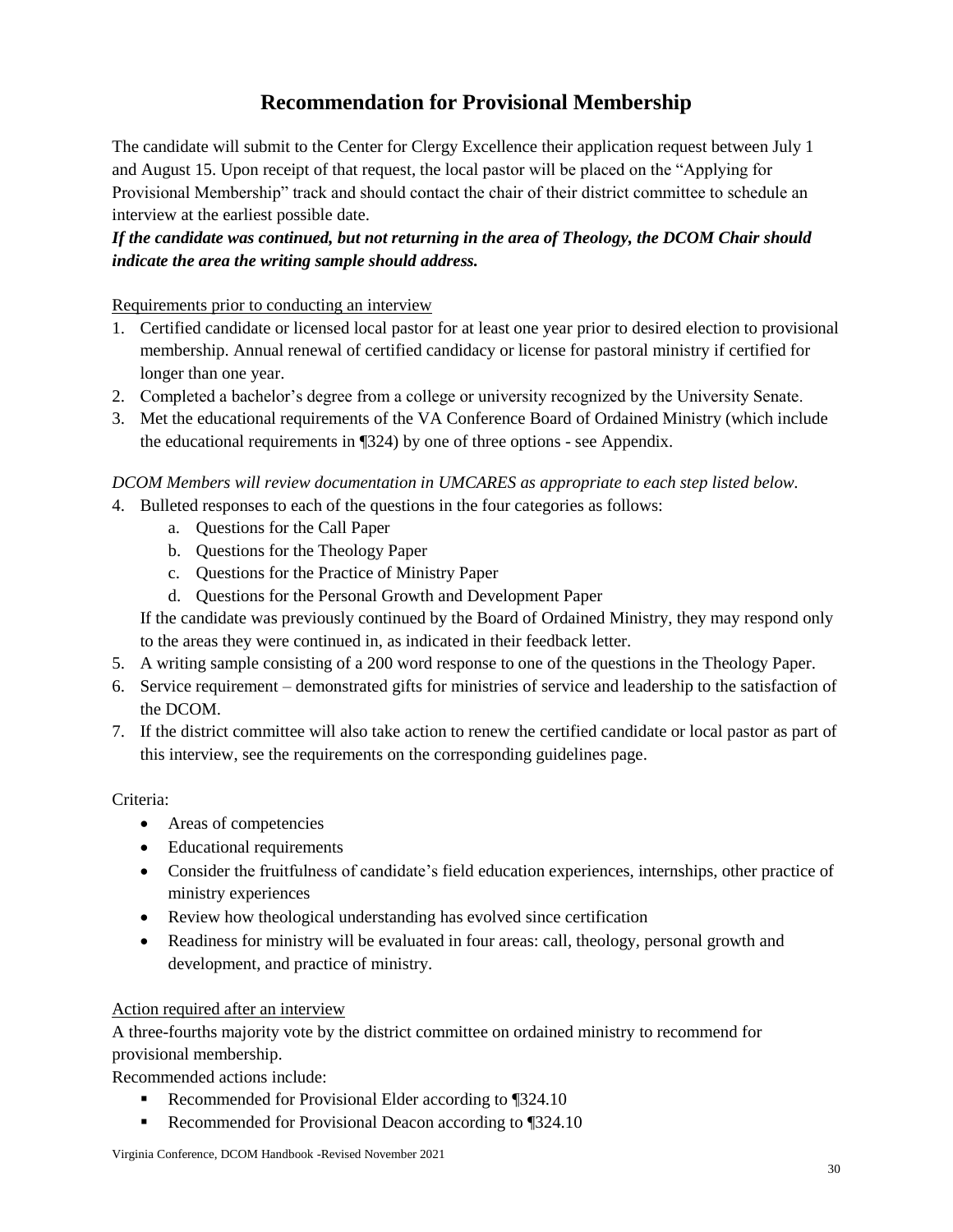- Recommended for annual renewal of certified candidacy *[if included as part of the interview]*
- Recommended for annual renewal of license for ministry *[if included as part of the interview]*
- Not recommended for Provisional Membership

DCOM Chair completes the narrative recommendation and submits this report to the Board of Ordained Ministry (via UMCARES).

- The bulleted responses and content of the writing sample are excellent sources of questions and discussion with the candidate.
- Be mindful of the distinctions in call as a deacon or elder.
- All of us are called by God. Share about your specific call to ordained ministry?
- Questions that would integrate their theology with their practice of ministry.
- Questions that make the connection between their seminary/Course of Study education and their practice of ministry.
- How has your theology changed since you have been in seminary/Course of Study?
- Where/what are your support systems?
- What did you learn about yourself and about ministry through the CPE experience?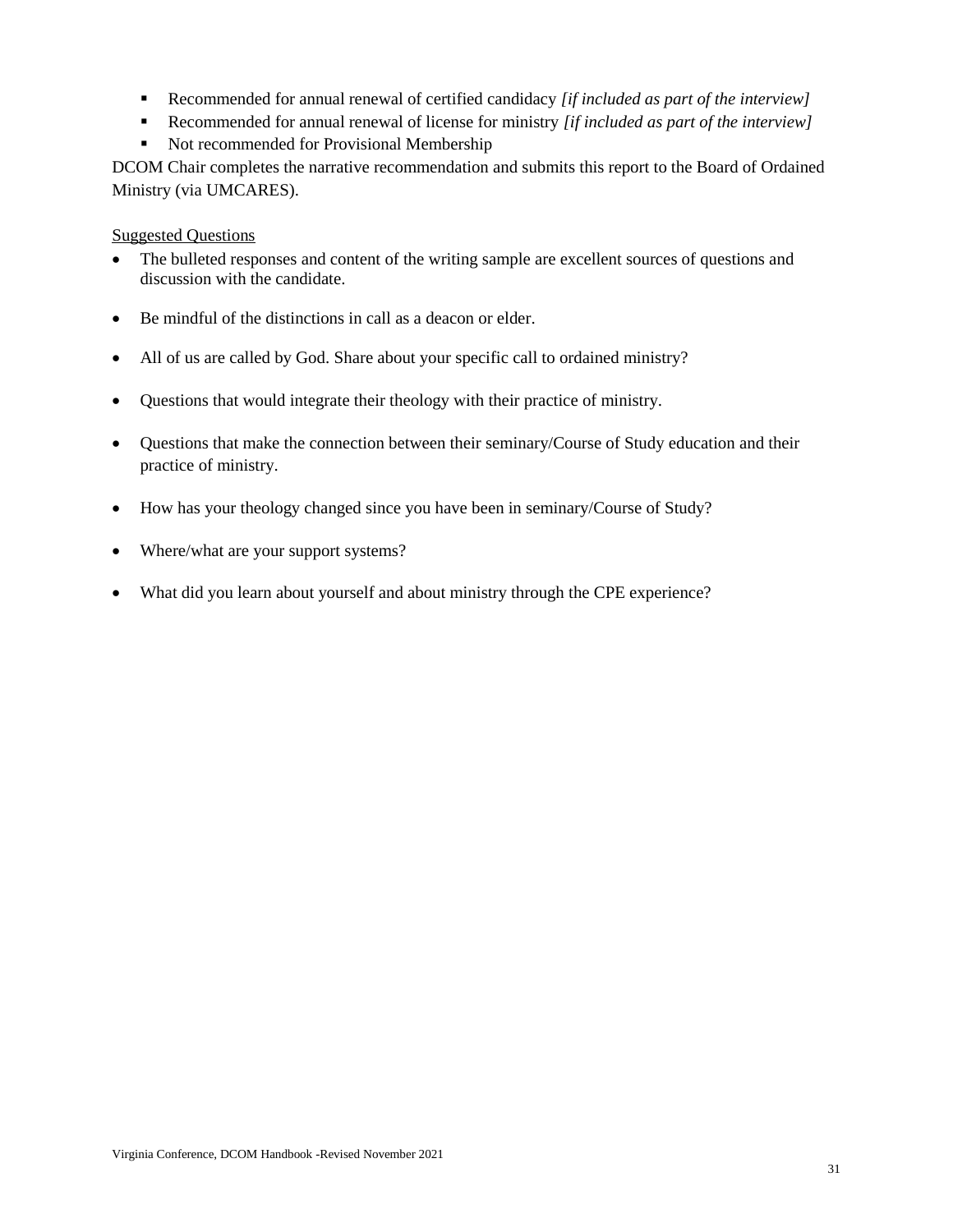## Board of Ordained Ministry **Virginia Conference, The United Methodist Church**

#### Educational Requirements for Provisional Membership

<span id="page-31-0"></span>One course in each area listed below must be included in graduate theological education in preparation for provisional membership in the VAUMC, and the Basic Graduate Theological Studies, noted with an asterisk \*, must equal at least 27 semester credits total. Please note: the Virginia Conference requires completion of all educational requirements prior to commissioning and provisional membership. In addition, completion of an undergraduate bachelor's degree is required.

- \*Old Testament
- \*New Testament
- \*Theology
- \*Church history
- \*Mission of the church in the world
- \*Worship/liturgy
- \*Evangelism
- \*A minimum of two semester or three quarter hours in each of the fields of United Methodist history, doctrine, and polity.
- A course in preaching is required by the Virginia Conference. This is required for both provisional deacon and provisional elder candidates (effective 2020).

In addition to the above requirements, the Virginia Conference Board of Ordained Ministry requires that all candidates for ordination complete **at least ½ unit of Clinical Pastoral Education (CPE)** by the application deadline for ordination as a deacon or elder and/or full membership in the conference. The Board strongly encourages completion of CPE prior to provisional membership. CPE must be taken at a CPE site that is accredited by the Association for Clinical Pastoral Education (ACPE). Online CPE programs are not accepted.

The Virginia Conference Board of Ordained Ministry strongly encourages completion of United Methodist doctrine prior to applying for provisional membership. The Board recommends courses in Christian education and systematic theology for all candidates.

The Virginia Conference Board of Ordained Ministry allows up to 1/2 of all course work to be completed through distance education, with no more than 1/3 of the course work to be completed by fully asynchronous methods. The United Methodist Church allows online courses to be taken only at one of the 13 official United Methodist seminaries or Asbury Theological Seminary. Distance education includes all correspondence, online and hybrid courses in which the students and faculty are not in the same physical location. "Fully Asynchronous" courses are those in which students and faculty are neither in the same physical location nor online at the same time.

Although each seminary has the responsibility to designate which basic courses meet the core requirements and advise students of these courses, the conference Board of Ordained Ministry will have the final authority to approve academic studies. Questions should be addressed to the Registrar, Rev. Jessie Colwell a[t JessieColwell@vaumc.org.](mailto:JessieColwell@vaumc.org)

\* The Virginia Conference BOM voted to suspend the distance learning requirement of only ½ classes being online until the upcoming General Conference. We understand that during 2021 many in-person classes turned into online classes. Moving forward we will be assessing hybrid models of seminary from accredited universities and will update our education requirements accordingly with GBHEM and the recommendations that come out of the upcoming General Conference.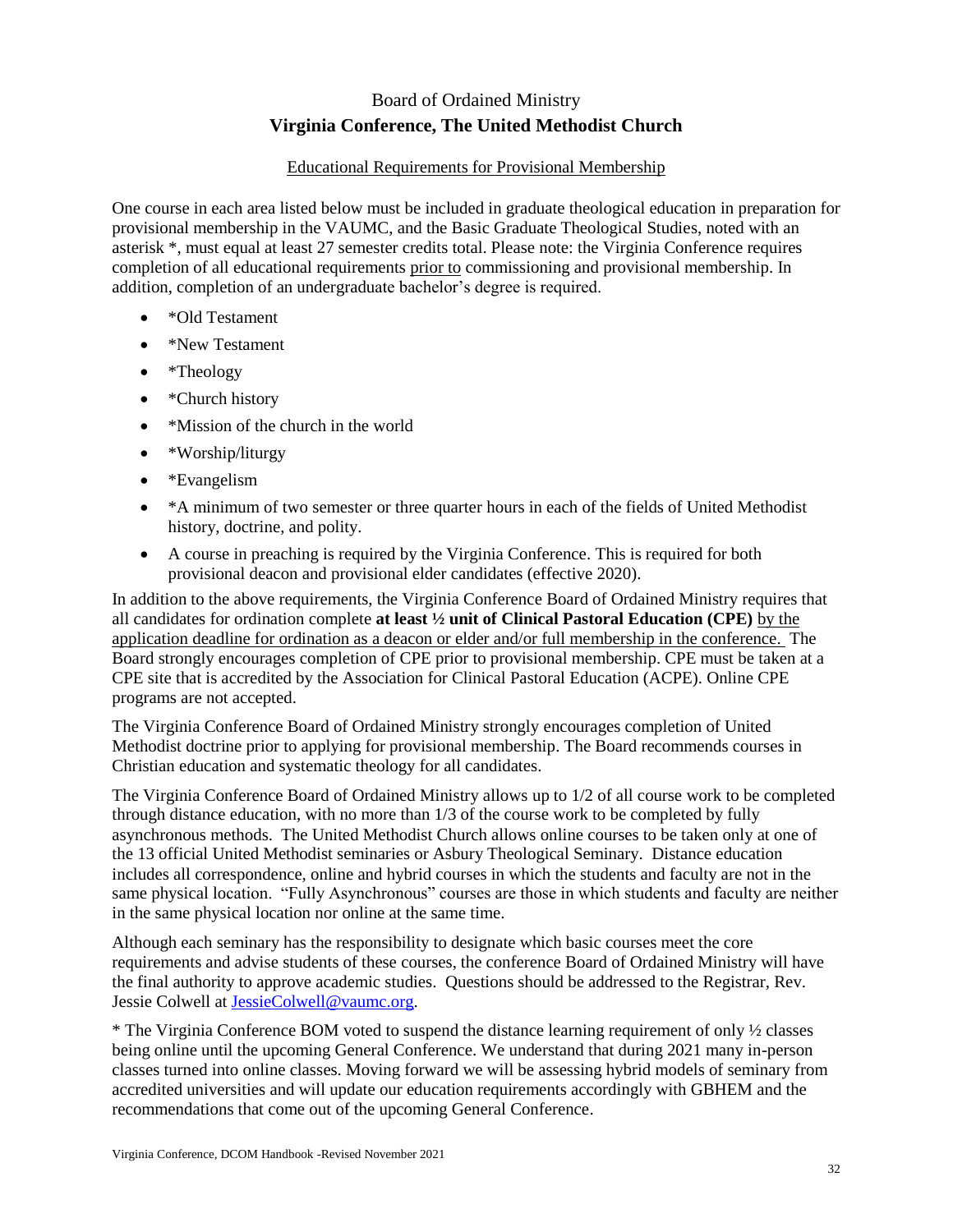## Three Tracks to Full Membership in the Annual Conference & Ordination

(*2016 Book of Discipline*, ¶324)

#### Course of Study Track for Elder ¶324.6

- High School Education and Certified Candidate for at least one year
- Bachelor's Degree
- Basic COS (5 year)
- <span id="page-32-0"></span>• Advanced COS (32 hours, including UM doctrine, polity, history courses)
- Provisional Membership (3 years full time)
- Full Membership and Ordination as Elder

#### Professional Certification Track for Deacon ¶324.5

- High School Education and Certified Candidate for at least one year
- Bachelor's Degree
- Must be 35 years of age at time of certified candidacy
- Professional Certification (10 semester hours)
- Basic graduate theological studies (24) semester hours)
- Provisional Membership (3 years full time)
- Full Membership and Ordination as Deacon

#### Seminary Track for Elder or Deacon ¶324.4

- High School Education and Certified Candidate for at least one year
- Bachelor's Degree
- M.Div. Degree for elder or deacon track OR for deacon track, other graduate theological degree/ or graduate degree and basic graduate theological studies (24 semester hours)
- Provisional Membership (3 years full time)
- Full Membership and Ordination as Elder or Deacon

\*All education should be completed from a college or university recognized by the University Senate.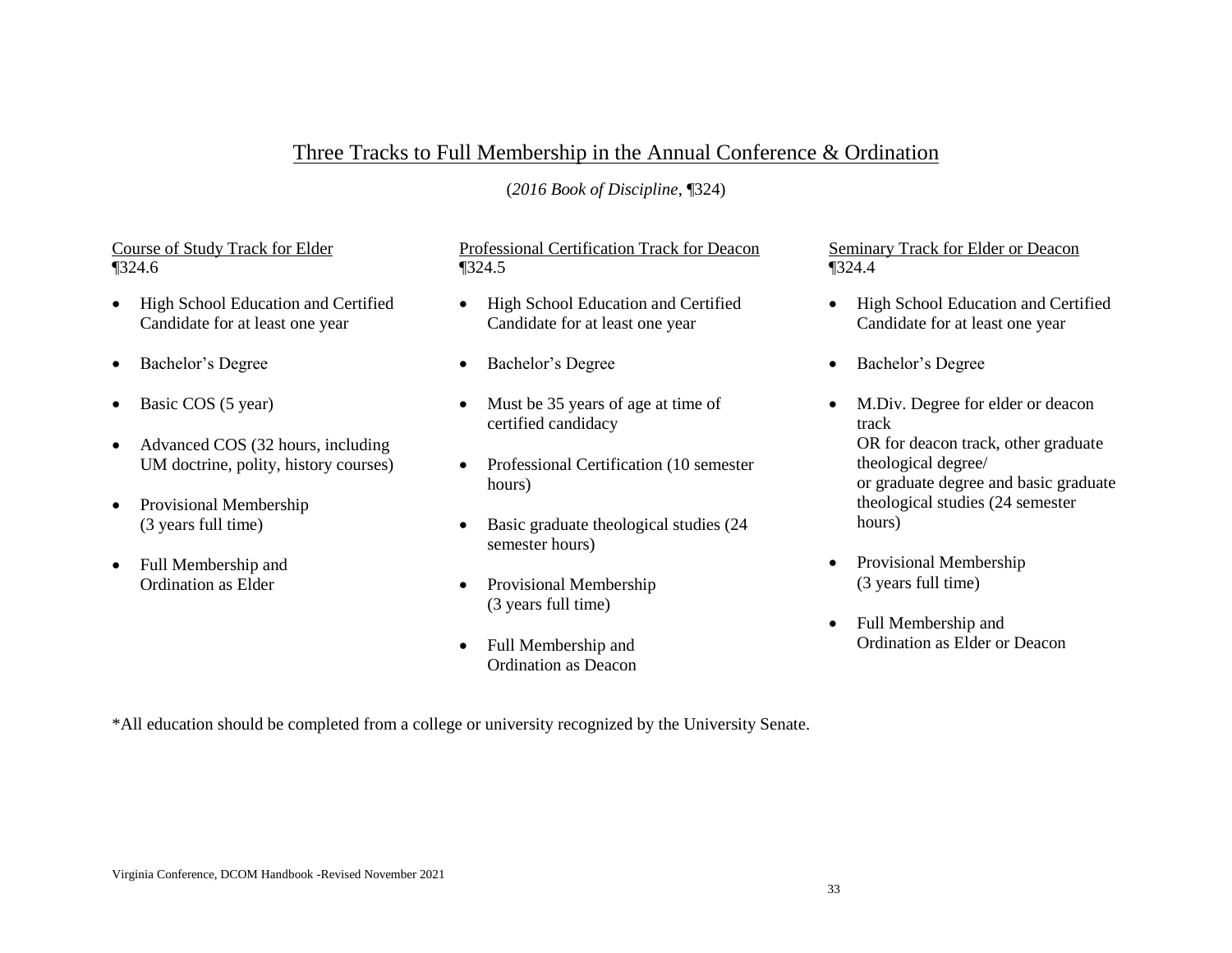## **Certified Lay Minister Interview**

#### <span id="page-33-0"></span>The 2016 Book of Discipline, ¶268

*1. A certified lay minister is a certified lay servant, certified lay missioner, or equivalent as defined by his or her central conference, who is called and equipped to conduct public worship, care for the congregation, assist in program leadership, develop new and existing faith communities, preach the Word, lead small groups, or establish community outreach ministries as part of a ministry team with the supervision and support of a clergyperson. A certified lay minister is assigned by a district superintendent in accordance with ¶419.2.*

#### Requirements prior to conducting an interview

*DCOM Members will review documentation in UMCARES as appropriate to each step listed below.* 

- 1. Been certified as a lay servant or lay missioner
- 2. Obtained written recommendation from pastor
- 3. Obtained written recommendation from church council or charge conference where church membership is held
- 4. Completed Modules 1-4 for Certified Lay Ministry (Be A Disciple - [https://www.beadisciple.com/certified-lay-ministry/\)](https://www.beadisciple.com/certified-lay-ministry/)
- 5. Made application in writing to both Board of Laity and DCOM
- 6. Submit to both Board of Laity and DCOM certificates for Modules 1-4
- 7. Biographical Form (GBHEM Form 102)
- 8. State Criminal and Sex Offenders Background Check
- 9. Expanded Background Report
- 10. Written recommendation of the district superintendent
- 11. Written verification that all requirements for certification reviewed by Conference Committee on Lay Servant Ministries received by DCOM for examination and recommendation

#### Action required after an interview

Majority vote of the district committee on ordained ministry to recommend candidate as a Certified Lay Minister.

Recommended actions include:

- Recommended as a Certified Lay Minister according to ¶268
- Not recommended or withdrawn as a Certified Lay Minister

#### Suggested Questions (required questions in ¶266.2)

- Tell us about your journey of faith.
- Tell us about your leadership experiences in the local church.
- Tell us how your service in your local church has demonstrated your appreciation of the history, polity, doctrine, worship and liturgy of The United Methodist Church. (This is a required question from the *Book of Discipline*.)
- Share about your devotional life. How are you growing spiritually?
- Tell us about your personal strengths…your areas of growth.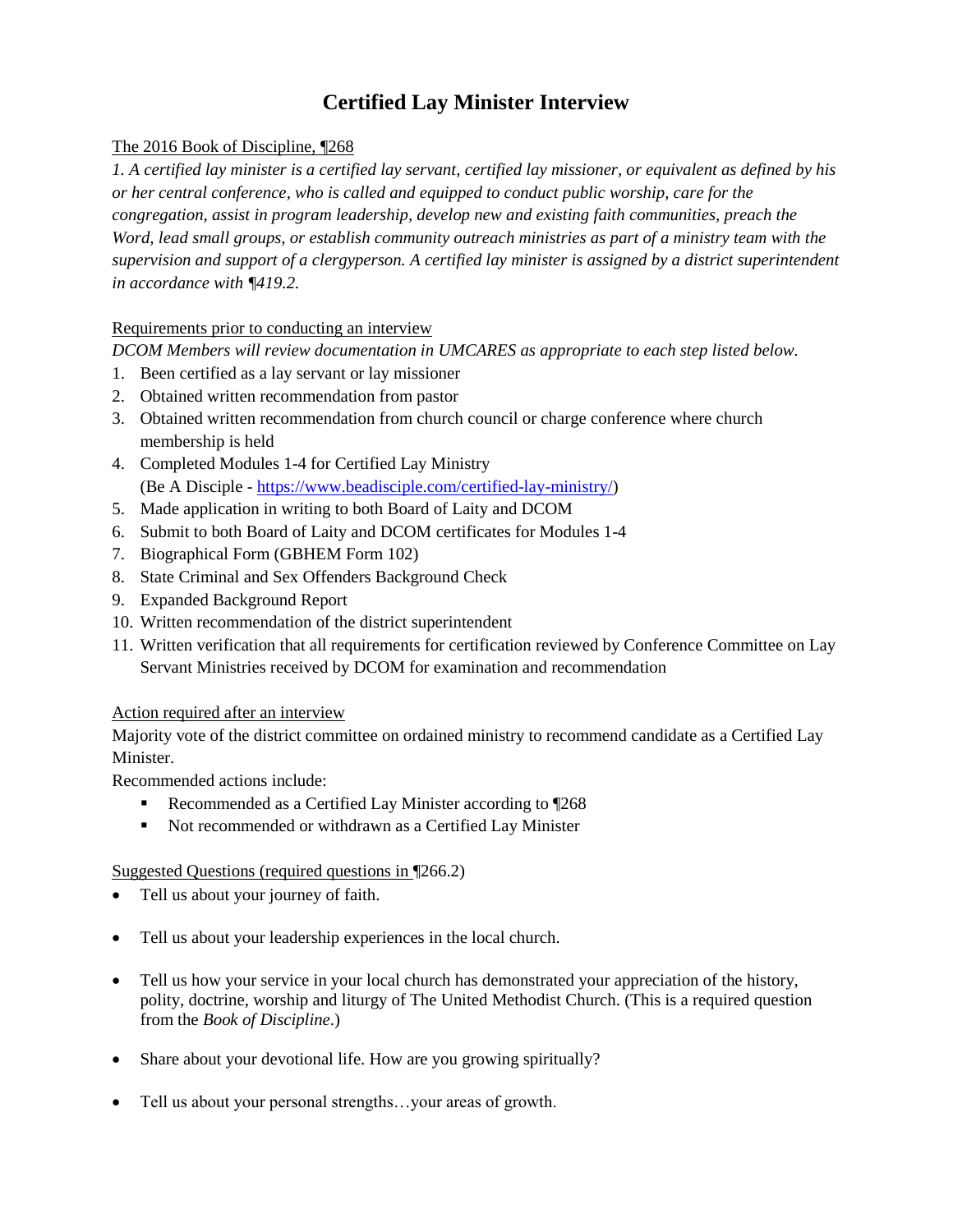- What have you read that has been helpful in your spiritual life?
- What 2-3 characters in the Bible resonate with your own spiritual life/journey?
- Talk about positive and negative relationships in your life.
- What are the most stressful aspects of ministry for you?
- What do you do to take care of yourself physically?
- Share a conflict situation in which you have been involved and how you dealt with it.
- Share a leadership experience you have had this year.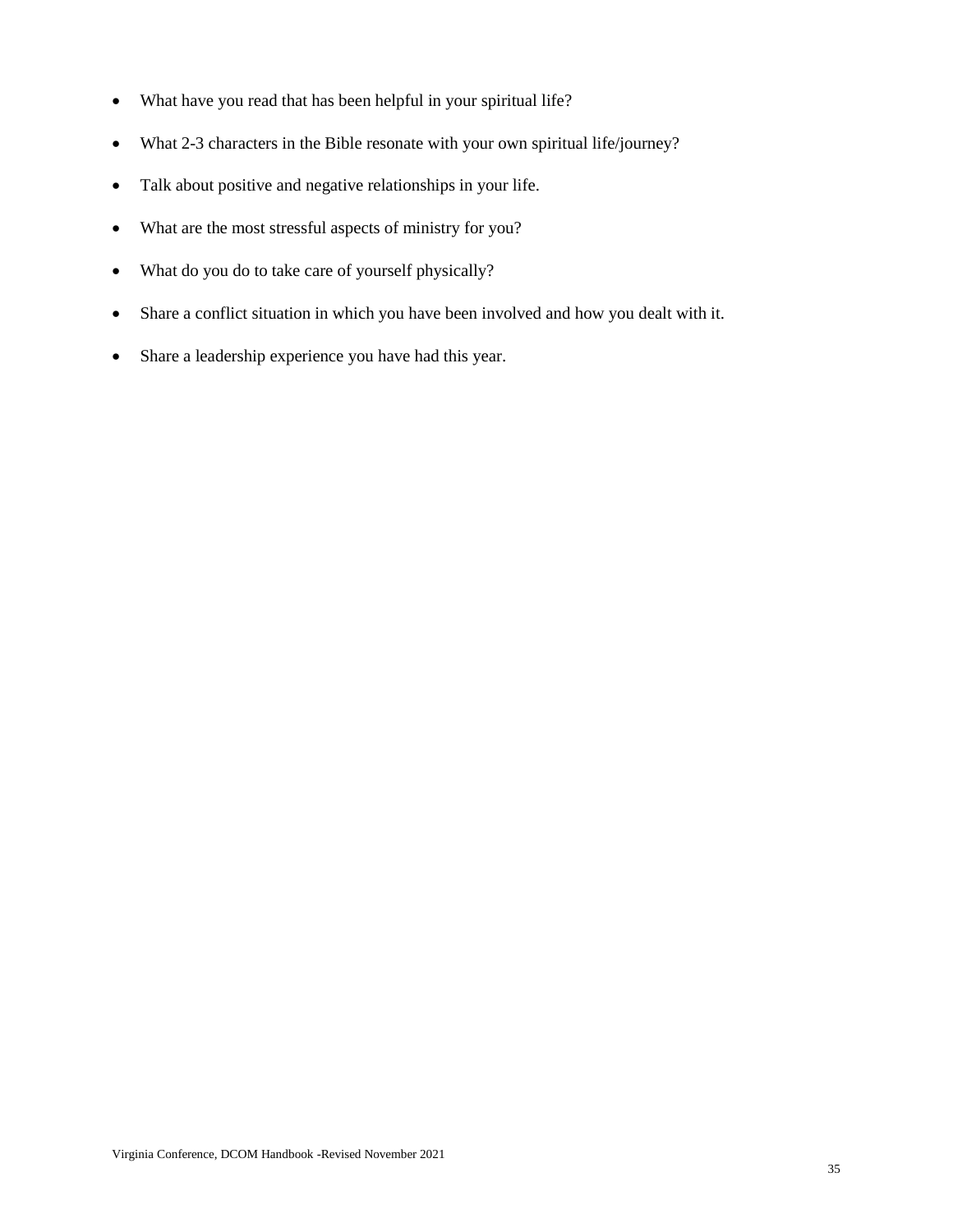## **Renewal as a Certified Lay Minister – Annual Interview**

<span id="page-35-0"></span>**The district committee chair shall notify the candidate of the renewal requirements and that they are due prior to their scheduled interview.** This information should be reflected in the steps on the Certified Lay Minister Renewal track in UMCARES.

#### Requirements prior to conducting an interview

*DCOM Members will review documentation in UMCARES as appropriate to each step listed below.* 

- 1. Written recommendation with a ministry review by the church council or charge conference from the congregation of which he/she is a member, and if different, the congregation where assigned.
- 2. Verification of satisfactory completion of an approved continuing education event (at least 1 CEU or equivalent).
- 3. Written recommendation of the district superintendent.
- 4. Written report submitted in UMCARESplus
	- a. Share your greatest joys since your last interview.
	- b. Share your greatest challenges since your last interview.
	- c. How do you take care of your health?
	- d. How do you care for your spirit?
	- e. How are you living out your calling in leadership in your local church? In the community?
	- f. What lessons have you learned since your last interview?

#### Action Required

Majority vote of the district committee on ordained ministry to recommend renewal as a Certified Lay **Minister** 

Recommended actions include:

- Continued as a Certified Lay Minister
- Will not be assigned by the District Superintendent
- Not recommended or withdrawn as a Certified Lay Minister

- Share several highlights of your ministry this year.
- Share a leadership experience you have had this year.
- What are the most stressful aspects of ministry for you?
- What was the greatest joy you experienced in the past year? Why do you feel this was so?
- How do you integrate your personal and professional responsibilities? Do you experience tensions between family/self and church expectations of your work, your time or your identity?
- What/where are your support systems? How are you making time for family and/or self-care?
- How are you caring for your health? How do you get exercise, manage stress, cultivate relationships and interests beyond your ministry setting?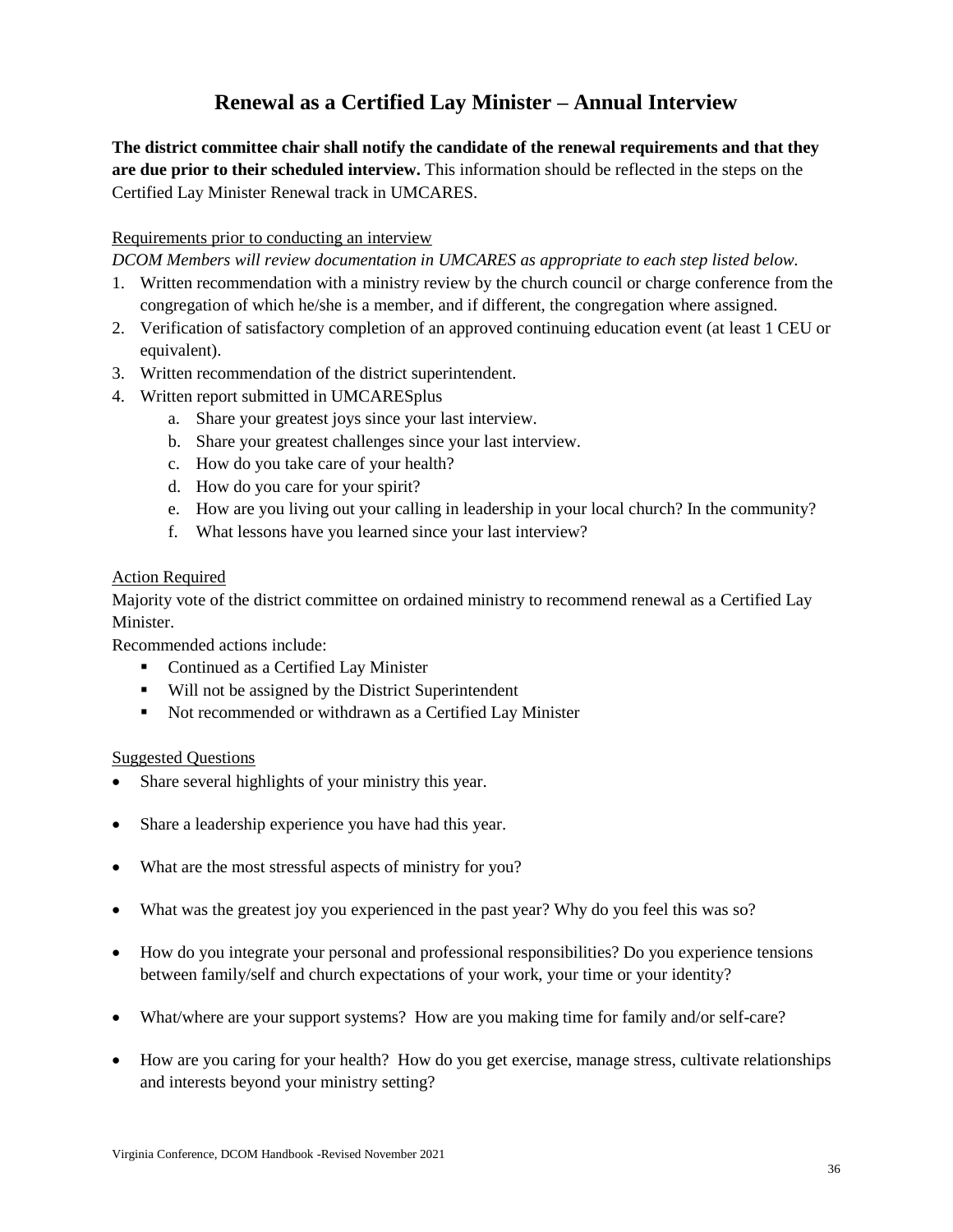- What were your goals or objectives for personal or professional growth last year? What did you do toward accomplishing these goals and how well did it work?
- What are your plans for the future? Continuing education plans? Are you considering licensed or ordained ministry? If not, celebrate the ministry of the laity and the ways God continues to call and use them in the life of the church.
- What have you read beyond the Bible this year that has been helpful in your spiritual life?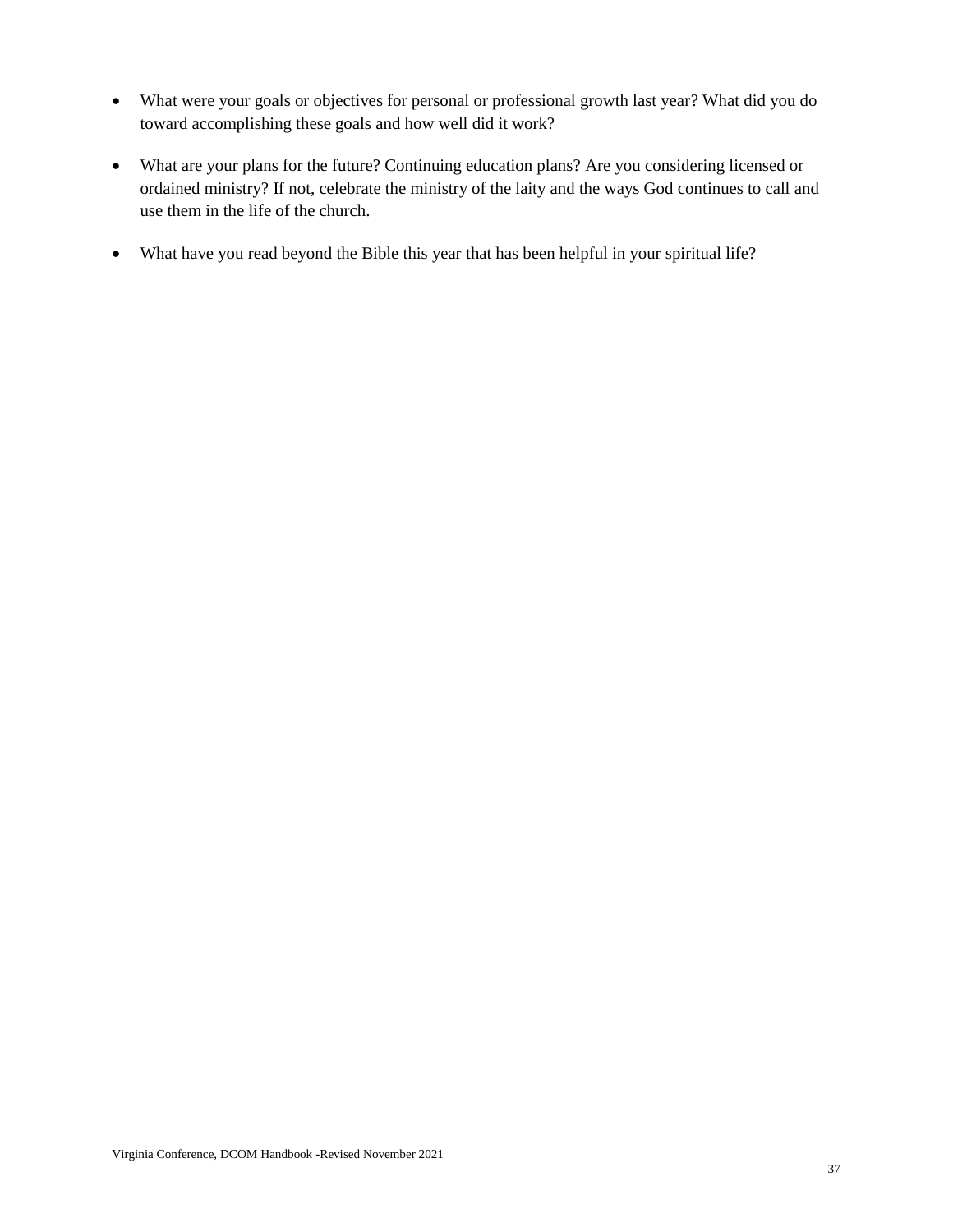## **Reinstatement or Readmission Interview**

<span id="page-37-0"></span>References in The 2016 Book of Discipline

- As an admitted or certified candidate (¶314.2)
- As a licensed local pastor (¶320.4)
- As a provisional member (¶364) or associate member
- After honorable location or administrative location (¶365)
- After leaving the ministerial office to full membership as elder or deacon (¶366)
- After termination by action of the annual conference (¶367)

#### Requirements prior to interview

- 1. Upon receipt of a request from the candidate, contact the Center for ClergyExcellence@vaumc.org immediately, with a copy to the bishop's office for supervisory file information.
- 2. The Director of Clergy Excellence in consultation with the district superintendent will review the circumstances of the request. The candidate's file contents will be reviewed in relation to the requirements of The Book of Discipline and, depending on the circumstances, most of the following will be required to be updated and resubmitted to the DCOM:
	- a. A written request by the candidate on his/her reasons and qualifications for readmission and a statement on the circumstances relating to their discontinuance or withdrawal.
	- b. Biographical Form (GBHEM Form 102)
	- c. Criminal and Sex Offenders Background Check
	- d. Expanded Background Report (national and county criminal search, DMV record search, consumer credit report, and social security trace)
	- e. Medical Report (GBHEM Form 103)
	- f. Candidate's Disclosure Form (GBHEM Form 114, notarized)
	- g. A satisfactory report and recommendation by their charge conference and pastor
	- h. Psychological Assessment (level to be determined by circumstances)
	- i. Work Authorization Form
	- j. Pastor Profile
	- k. Other letters of recommendation, if needed
	- l. Report of career counseling, if applicable
	- m. Additional information or report on requirements set by the Board or annual conference when discontinued or withdrawn.

The candidate's file will be uploaded to UMCARES. Notification will be sent to the district committee chair and district superintendent that the file is now available.

- 3. The District Committee on Ordained Ministry reviews the candidate's documents. An interview and subsequent minutes with an Action Report is required.
	- For reinstatement as a certified candidate, a majority vote is a recommendation to the Board of Ordained Ministry.
	- For reinstatement of local pastor status, or readmission to associate, provisional, or full membership, a majority vote is a recommendation to the Board of Ordained Ministry. This recommendation will require an interview with the Conference Relations Committee and further approval by the Cabinet.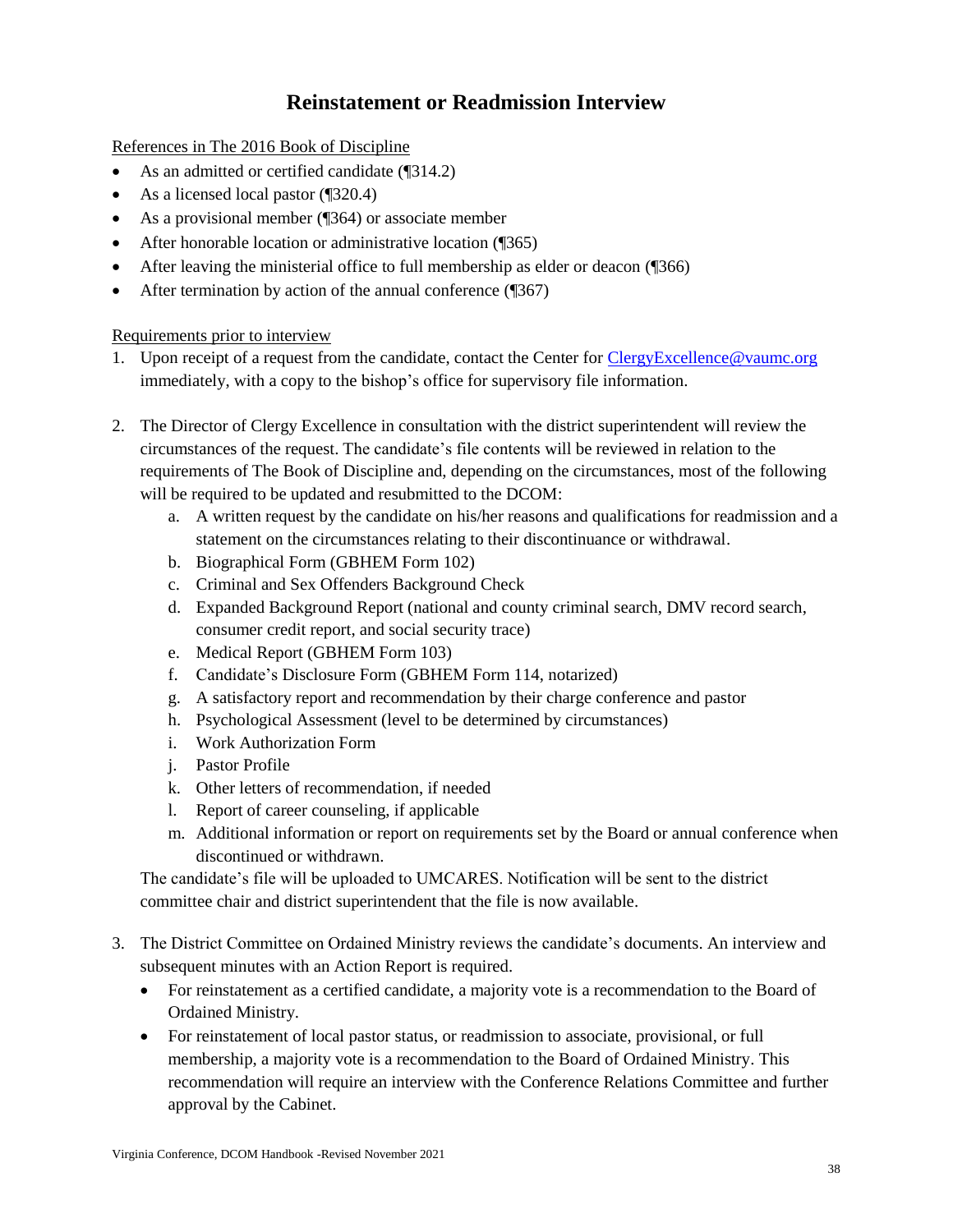### <span id="page-38-0"></span>**Appendix of Resources and Forms**

#### Becoming a Certified Candidate

*This document mirrors the steps in UMCARES and is a useful tool for discerning candidates only.*  All instructions and forms required toward Certified Candidacy, can be found in UMCARES. Biographical Form (GBHEM Form 102) State Criminal and Sex Offenders Background Check Charge Conference Recommendation (Completed through EVC) Expanded Background Check Medical Report Form (GBHEM Form 103) Candidates Disclosure Form (GBHEM Form 114) Psychological Assessment

### Recommendation of the DCOM for Provisional Membership

In addition to the Action Report Form, the Chair completes this narrative recommendation form. This information is extremely important to the Board of Ordained Ministry. Respond in detail to each question on the Recommendation report form. The deadline for the Center for Clergy Excellence to receive this narrative report (via UMCARES) is November 1.

Recommendation of the DCOM for Associate Membership

In addition to the Action Report Form, the Chair completes this narrative recommendation form. This information is extremely important to the Board of Ordained Ministry. Respond in detail to each question on the Recommendation report form. The deadline for the Center for Clergy Excellence to receive this narrative report (via UMCARES) is November 1.

Web Links to additional Resources for the DCOM and for Candidates

Landing page: [www.vaumc.org/dcommentorresources](http://www.vaumc.org/dcommentorresources/)

Includes links to these three additional pages [www.vaumc.org/CandidacyMentorResources](http://www.vaumc.org/CandidacyMentorResources)

Group Candidacy Mentor Resources

Psychological Assessment Instructions

#### [www.vaumc.org/LocalPastors](http://www.vaumc.org/LocalPastors)

Local Pastor Resources - including the Local Pastor Handbook Clergy Mentor Resources Course of Study Information and Resources

Provisional and Associate Membership Resources

Fellowship of Local Pastors and Associate Members

#### [www.vaumc.org/DCOMResources](http://www.vaumc.org/DCOMResources)

General Resources for the DCOM Candidacy Mentor Resources Clergy Mentor Resources

#### [www.vaumc.org/ClergyContinuingEducation](http://www.vaumc.org/ClergyContinuingEducation)

Reporting and Accountability Education Requirements Continuing Education Funding Guidelines for Education and Continuing Formation

A resource page for the Effective Ministry 360 (EM360 – Candidacy) is under development.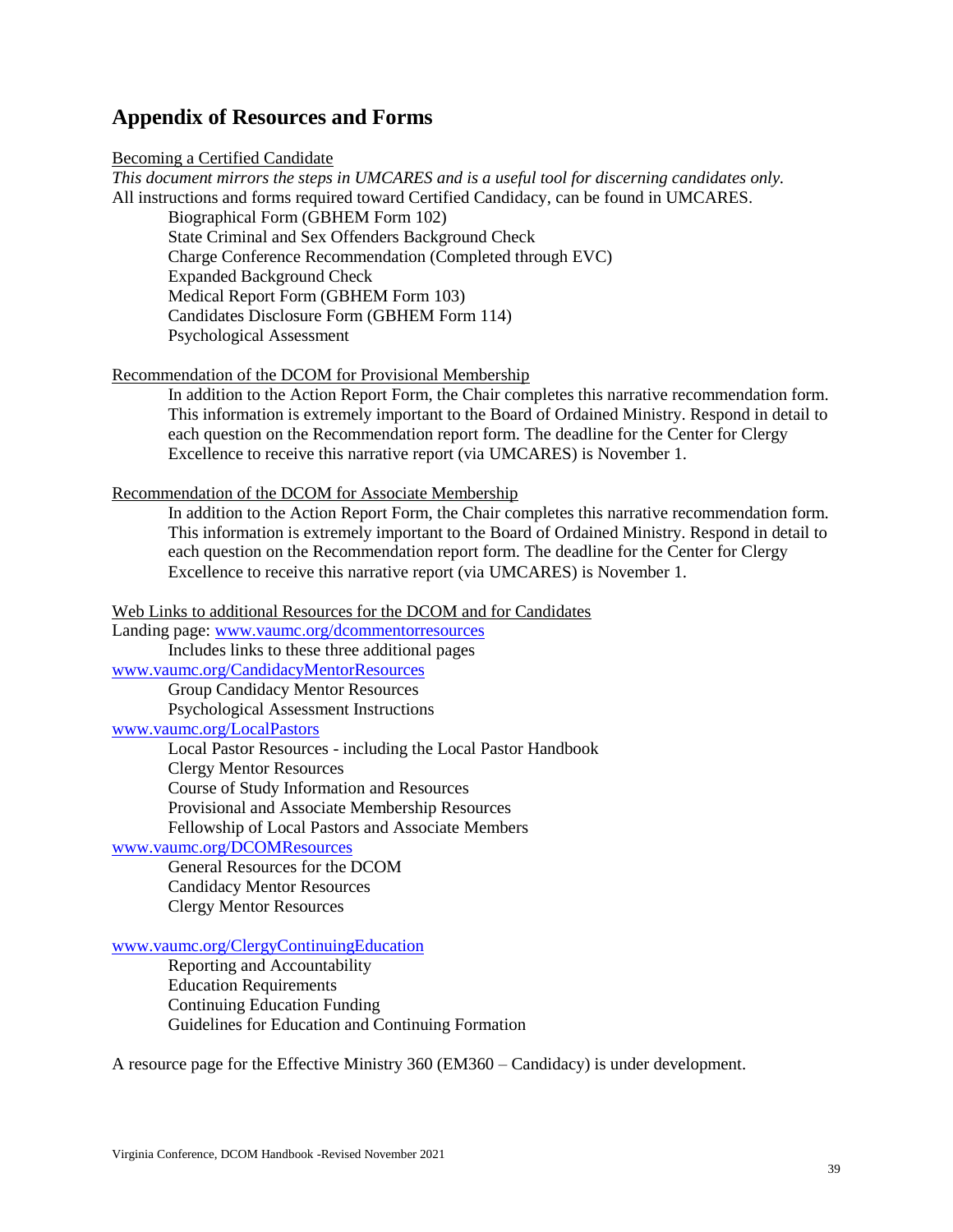Becoming a Certified Candidate

Insert the Becoming PDF on this and next page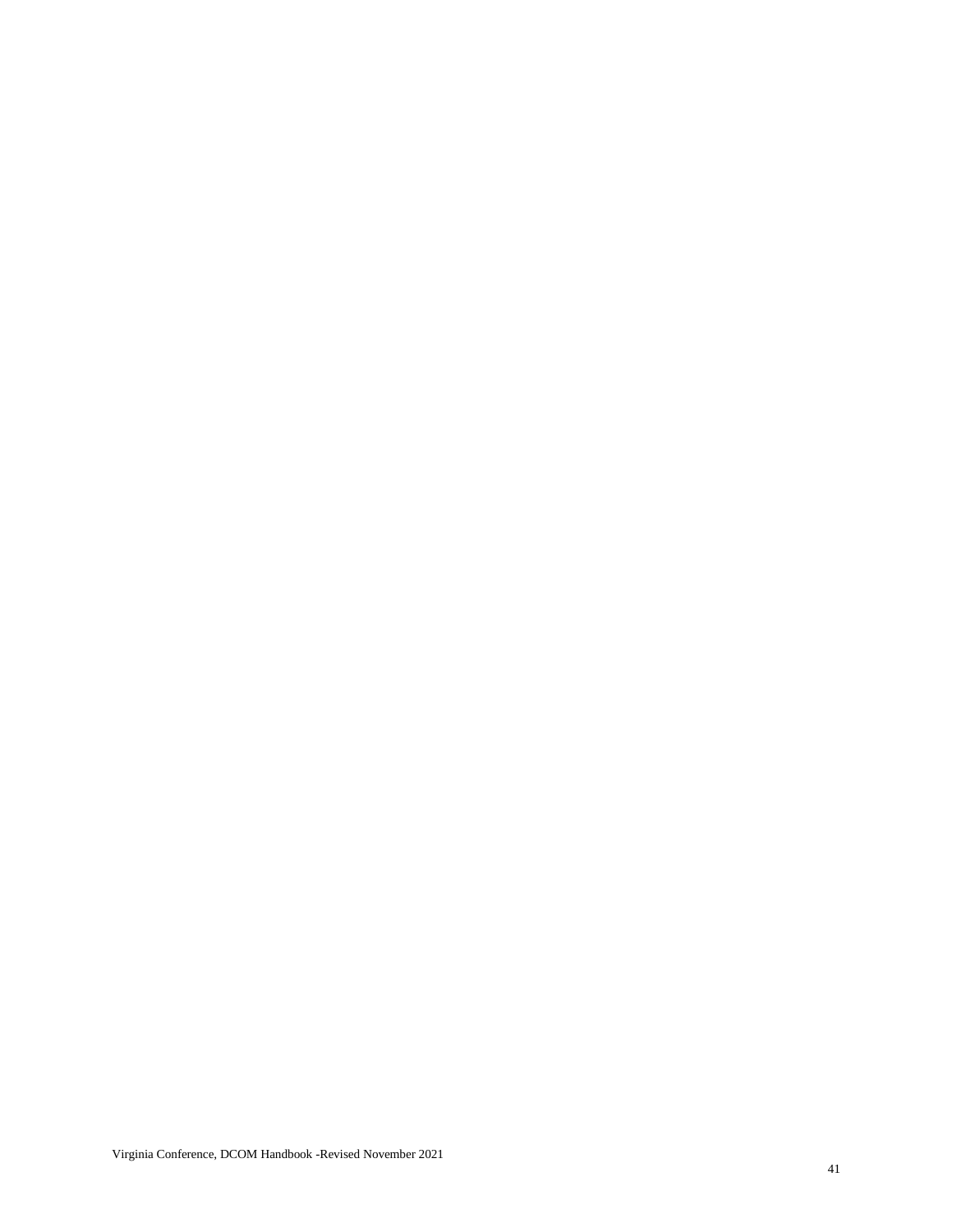## Provisional Membership – Readiness for Ministry

## Recommendation of the District Committee on Ordained Ministry

Name of Candidate

- $\Box$  Provisional Membership, deacon track
- $\Box$  Provisional Membership, elder track

One requirement is an interview and recommendation with a ¾ vote of the District Committee on Ordained Ministry. This interview and vote shall be completed after July 1 of the year of application. In addition, the Board is requesting a narrative evaluation report on this candidate.

Please complete the information requested below and upload this form with your narrative evaluation to the candidate's UMCARES account by **November 1.**

#### **Narrative Evaluation**

Attach to this form a **narrative evaluation** using the questions below, identifying strengths for ministry and areas of growth. If you have concerns about the candidate's ability to understand, believe in, and support the doctrines, polity, and programs of the United Methodist Church, consider carefully whether to recommend this candidate.

- 1. Give a summary of the district committee on ordained ministry's history with candidate or file background.
- 2. Describe the candidate's strengths and areas for growth in the following areas:
	- Call
	- Theology
	- Practice of Ministry
	- Personal Growth and Development
- 3. Write a summary statement about this candidate with specific observations.

#### **Vote**

| Number of DCOM members _         | Number present and voting _____      |
|----------------------------------|--------------------------------------|
| Number voting for recommendation | Number voting against recommendation |
|                                  |                                      |

| Chair, DCOM<br>$C1$ and $C1$ | Jate |  |
|------------------------------|------|--|
|                              |      |  |